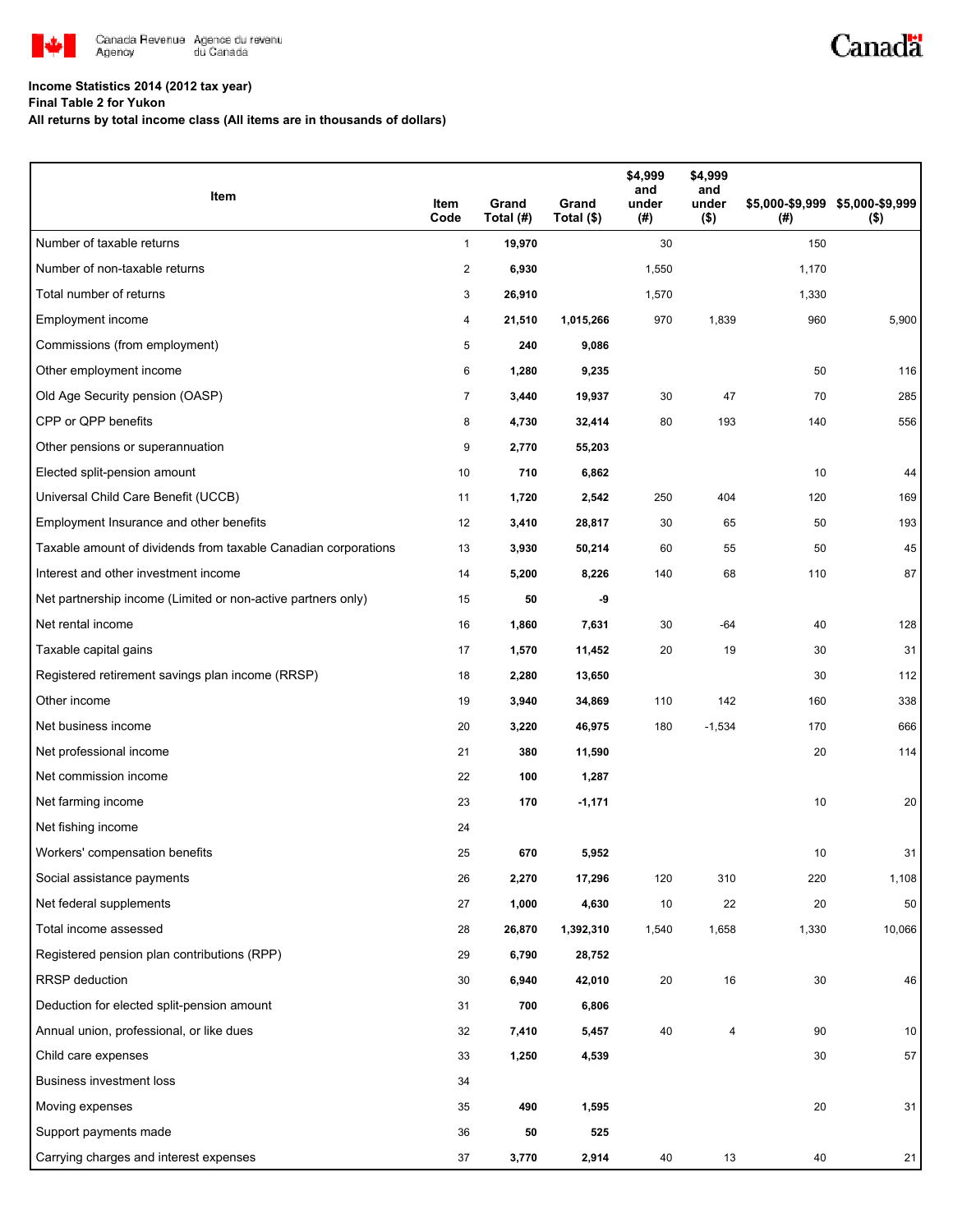

## **Income Statistics 2014 (2012 tax year)**

**Final Table 2 for Yukon**

## **All returns by total income class (All items are in thousands of dollars)**

| Item                                                                                           | Item<br>Code | Grand<br>Total (#) | Grand<br>Total (\$) | \$4,999<br>and<br>under<br>$($ #) | \$4,999<br>and<br>under<br>$($ \$) | \$5,000-\$9,999 \$5,000-\$9,999<br>(#) | $($ \$) |
|------------------------------------------------------------------------------------------------|--------------|--------------------|---------------------|-----------------------------------|------------------------------------|----------------------------------------|---------|
| Deductions for CPP/QPP contributions on self-employment and<br>other earnings                  | 38           | 1,920              | 1,787               | 20                                | $\mathbf{1}$                       | 130                                    | 22      |
| Deductions for provincial parental insurance plan (PPIP) premiums<br>on self-employment income | 39           |                    |                     |                                   |                                    |                                        |         |
| Exploration and development expenses                                                           | 40           | 90                 | 886                 |                                   |                                    |                                        |         |
| Other employment expenses                                                                      | 41           | 590                | 2,720               |                                   |                                    |                                        |         |
| Clergy residence deduction                                                                     | 42           | 30                 | 456                 |                                   |                                    |                                        |         |
| Other deductions                                                                               | 43           | 740                | 3,530               | 20                                | 14                                 | 20                                     | 9       |
| Total deductions before adjustments                                                            | 44           | 15,820             | 102,105             | 160                               | 91                                 | 310                                    | 205     |
| Social benefits repayment                                                                      | 45           | 640                | 1,425               |                                   |                                    |                                        |         |
| Net income after adjustments                                                                   | 46           | 26,770             | 1,290,297           | 1,440                             | 3,067                              | 1,330                                  | 9,861   |
| Canadian Forces personnel and police deduction                                                 | 47           |                    |                     |                                   |                                    |                                        |         |
| Security options deductions                                                                    | 48           | 20                 | 122                 |                                   |                                    |                                        |         |
| Other payments deductions                                                                      | 49           | 3,470              | 27,908              | 130                               | 352                                | 250                                    | 1,221   |
| Non-capital losses of other years                                                              | 50           | 30                 | 282                 |                                   |                                    |                                        |         |
| Net capital losses of other years                                                              | 51           | 360                | 568                 |                                   |                                    |                                        |         |
| Capital gains deduction                                                                        | 52           | 30                 | 1,893               |                                   |                                    |                                        |         |
| Northern residents deductions                                                                  | 53           | 18,100             | 91,353              | 130                               | 73                                 | 210                                    | 292     |
| Additional deductions                                                                          | 54           | 130                | 361                 |                                   |                                    |                                        |         |
| Farming/fishing losses of prior years                                                          | 55           |                    |                     |                                   |                                    |                                        |         |
| Total deductions from net income                                                               | 56           | 20,160             | 122,547             | 240                               | 426                                | 430                                    | 1,514   |
| Taxable income assessed                                                                        | 57           | 26,320             | 1,168,046           | 1,380                             | 2,680                              | 1,250                                  | 8,389   |
| Basic personal amount                                                                          | 58           | 26,910             | 290,276             | 1,570                             | 16,770                             | 1,330                                  | 14,148  |
| Age amount                                                                                     | 59           | 3,180              | 18,146              | 40                                | 225                                | 70                                     | 456     |
| Spouse or common-law partner amount                                                            | 60           | 1,280              | 9,412               | 30                                | 238                                | 30                                     | 227     |
| Amount for eligible dependant                                                                  | 61           | 1,290              | 13,246              | 40                                | 375                                | 40                                     | 424     |
| Amount for children 17 and under                                                               | 62           | 3,940              | 14,382              | 100                               | 383                                | 70                                     | 263     |
| Amount for infirm dependants age 18 or older                                                   | 63           | 10                 | 64                  |                                   |                                    |                                        |         |
| CPP or QPP contributions through employment                                                    | 64           | 19,190             | 31,191              | 140                               | 27                                 | 670                                    | 115     |
| CPP or QPP contributions on self-employment and other earnings                                 | 65           | 1,920              | 1,787               | 20                                | $\mathbf{1}$                       | 130                                    | 22      |
| Employment Insurance premiums                                                                  | 66           | 19,320             | 11,673              | 400                               | 34                                 | 840                                    | 104     |
| PPIP premiums paid                                                                             | 67           |                    |                     |                                   |                                    |                                        |         |
| PPIP premiums payable on employment income                                                     | 68           |                    |                     |                                   |                                    |                                        |         |
| PPIP premiums payable on self-employment income                                                | 69           |                    |                     |                                   |                                    |                                        |         |
| Volunteer firefighters' amount                                                                 | 70           | 130                | 396                 |                                   |                                    |                                        |         |
| Canada employment amount                                                                       | 71           | 21,510             | 23,202              | 730                               | 708                                | 970                                    | 1,031   |
| Public transit amount                                                                          | 72           | 580                | 169                 | 20                                | 3                                  | 40                                     | 12      |
| Children's fitness amount                                                                      | 73           | 1,640              | 839                 | 10                                | 6                                  | 10                                     | 4       |
| Children's arts amount                                                                         | 74           | 640                | 322                 |                                   |                                    |                                        |         |

Canadä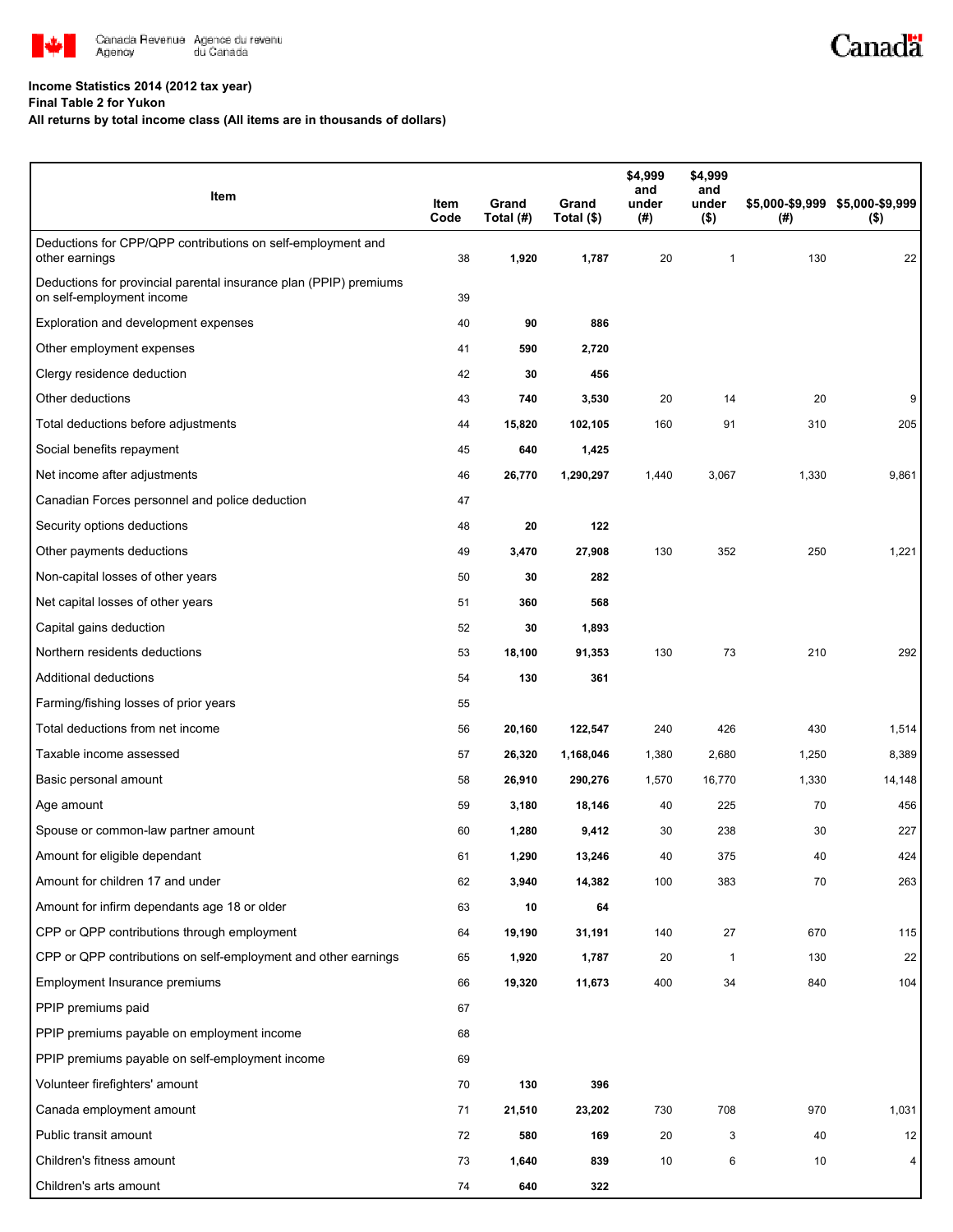

## **Income Statistics 2014 (2012 tax year)**

**Final Table 2 for Yukon**

**All returns by total income class (All items are in thousands of dollars)**

| Item                                                              |              |                    |                     | \$4,999<br>and | \$4,999<br>and   |       |                                            |
|-------------------------------------------------------------------|--------------|--------------------|---------------------|----------------|------------------|-------|--------------------------------------------|
|                                                                   | Item<br>Code | Grand<br>Total (#) | Grand<br>Total (\$) | under<br>(#)   | under<br>$($ \$) | (#)   | \$5,000-\$9,999 \$5,000-\$9,999<br>$($ \$) |
| Home buyers' amount                                               | 75           | 290                | 1,330               |                |                  |       |                                            |
| Pension income amount                                             | 76           | 3,240              | 6,196               | 20             | 27               | 30    | 49                                         |
| Caregiver amount                                                  | 77           | 70                 | 330                 |                |                  |       |                                            |
| Disability amount                                                 | 78           | 390                | 2,959               | 10             | 93               | 30    | 189                                        |
| Disability amount transferred from a dependant                    | 79           | 160                | 1,609               |                |                  |       |                                            |
| Interest paid on student loans                                    | 80           | 720                | 397                 |                |                  |       |                                            |
| Tuition, education, and textbook amounts                          | 81           | 2,170              | 11,524              |                |                  |       |                                            |
| Tuition, education, and textbook amounts transferred from a child | 82           | 370                | 1,822               |                |                  |       |                                            |
| Amounts transferred from spouse or common-law partner             | 83           | 680                | 3,193               | 50             | 270              | 30    | 121                                        |
| Medical expenses                                                  | 84           | 1,700              | 3,823               | 40             | 30               | 40    | 47                                         |
| Total tax credits on personal amounts                             | 85           | 26,910             | 67,244              | 1,570          | 2,890            | 1,330 | 2,587                                      |
| Allowable charitable donations and government gifts               | 86           | 5,130              | 6,490               |                |                  |       |                                            |
| Eligible cultural and ecological gifts                            | 87           |                    |                     |                |                  |       |                                            |
| Total tax credit on donations and gifts                           | 88           | 5,110              | 1,770               |                |                  |       |                                            |
| Total federal non-refundable tax credits                          | 89           | 26,910             | 69,015              | 1,570          | 2,891            | 1,330 | 2,587                                      |
| Federal dividend tax credit                                       | 90           | 3,640              | 6,771               |                |                  |       |                                            |
| Overseas employment tax credit                                    | 91           |                    |                     |                |                  |       |                                            |
| Minimum tax carryover                                             | 92           | 40                 | 212                 |                |                  |       |                                            |
| Basic federal tax                                                 | 93           | 19,450             | 140,324             |                |                  |       |                                            |
| Federal Foreign Tax Credit                                        | 94           | 780                | 433                 |                |                  |       |                                            |
| Federal Political contribution tax credit                         | 95           | 410                | 75                  |                |                  |       |                                            |
| <b>Investment Tax Credit</b>                                      | 96           | 30                 | 149                 |                |                  |       |                                            |
| Labour-sponsored funds tax credit                                 | 97           |                    |                     |                |                  |       |                                            |
| Alternative minimum tax payable                                   | 98           | 20                 | 65                  |                |                  |       |                                            |
| Net federal tax                                                   | 99           | 19,420             | 139,672             |                |                  |       |                                            |
| CPP contributions on self-employment                              | 100          | 1,920              | 3,575               | 20             | $\mathbf{2}$     | 130   | 45                                         |
| Social Benefits repayment                                         | 101          | 640                | 1,425               |                |                  |       |                                            |
| Net Provincial Tax                                                | 102          | 19,400             | 63,394              |                |                  |       |                                            |
| Total tax payable                                                 | 103          | 19,970             | 214,345             | 30             | 3                | 150   | 52                                         |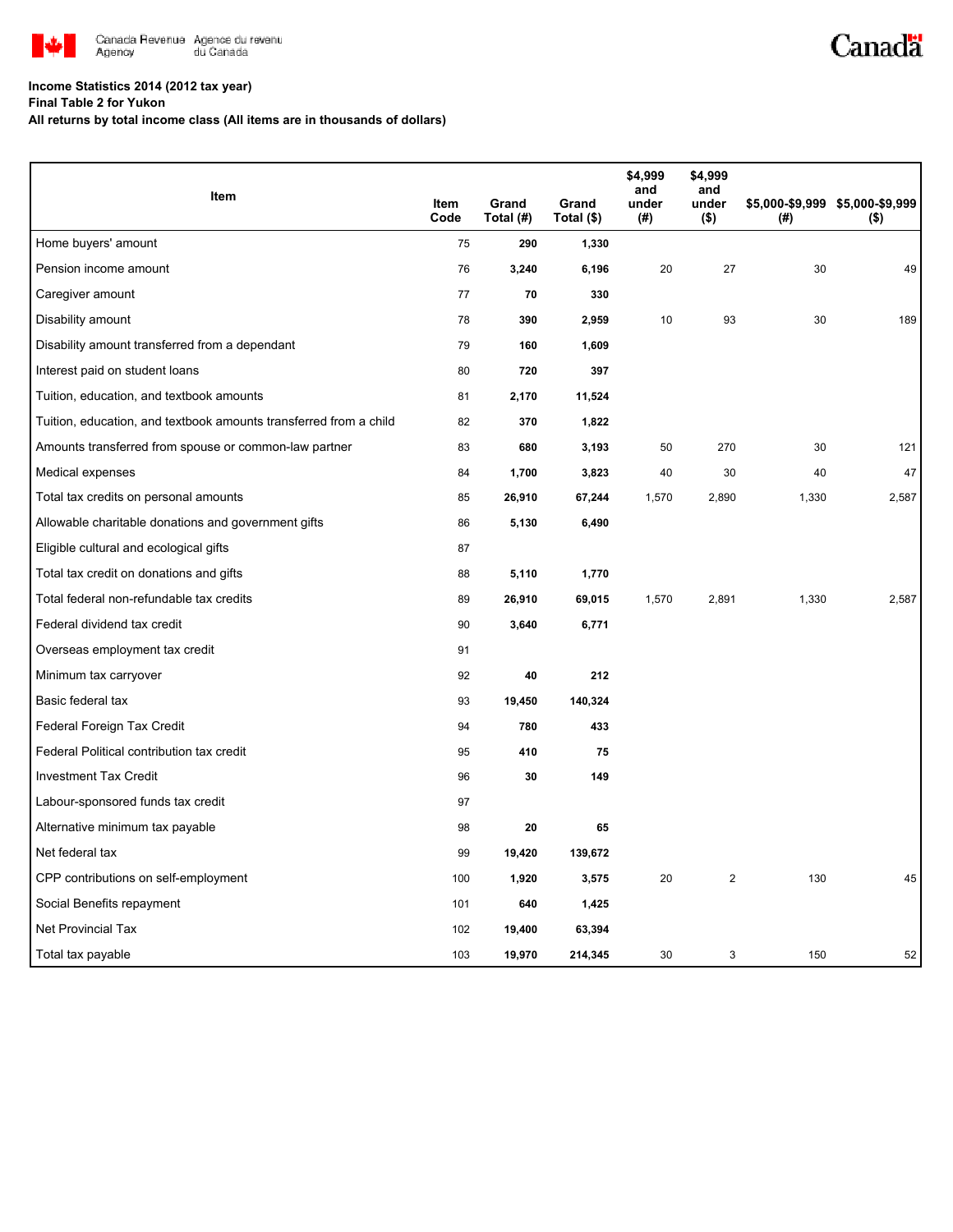| Item                                                                          | Item<br>Code   | (#)   | $($ \$) | (#)   | \$10,000-\$14,999 \$10,000-\$14,999 \$15,000-\$19,999 \$15,000-\$19,999 \$20,000-\$24,999 \$20,000-\$24,999<br>$($ \$) | (#)   | $($ \$) |
|-------------------------------------------------------------------------------|----------------|-------|---------|-------|------------------------------------------------------------------------------------------------------------------------|-------|---------|
| Number of taxable returns                                                     | $\mathbf{1}$   | 340   |         | 770   |                                                                                                                        | 1,040 |         |
| Number of non-taxable returns                                                 | $\overline{2}$ | 1,350 |         | 1,330 |                                                                                                                        | 750   |         |
| Total number of returns                                                       | 3              | 1,690 |         | 2,100 |                                                                                                                        | 1,790 |         |
| Employment income                                                             | 4              | 1,090 | 10,258  | 1,180 | 15,041                                                                                                                 | 1,210 | 19,732  |
| Commissions (from employment)                                                 | 5              | 20    | 24      | 10    | 47                                                                                                                     |       |         |
| Other employment income                                                       | 6              | 60    | 168     | 70    | 205                                                                                                                    | 60    | 145     |
| Old Age Security pension (OASP)                                               | $\overline{7}$ | 250   | 1,436   | 640   | 3,849                                                                                                                  | 450   | 2,698   |
| CPP or QPP benefits                                                           | 8              | 380   | 1,874   | 700   | 3,563                                                                                                                  | 530   | 3,538   |
| Other pensions or superannuation                                              | 9              | 70    | 246     | 180   | 825                                                                                                                    | 260   | 1,491   |
| Elected split-pension amount                                                  | 10             | 30    | 185     | 30    | 237                                                                                                                    | 60    | 523     |
| Universal Child Care Benefit (UCCB)                                           | 11             | 120   | 184     | 150   | 207                                                                                                                    | 150   | 208     |
| Employment Insurance and other<br>benefits                                    | 12             | 130   | 965     | 240   | 1,838                                                                                                                  | 320   | 3,081   |
| Taxable amount of dividends from<br>taxable Canadian corporations             | 13             | 70    | 102     | 120   | 179                                                                                                                    | 140   | 270     |
| Interest and other investment income                                          | 14             | 170   | 128     | 260   | 200                                                                                                                    | 300   | 277     |
| Net partnership income (Limited or<br>non-active partners only)               | 15             |       |         |       |                                                                                                                        |       |         |
| Net rental income                                                             | 16             | 40    | 141     | 50    | 183                                                                                                                    | 50    | 207     |
| Taxable capital gains                                                         | 17             | 30    | 18      | 40    | 25                                                                                                                     | 70    | 97      |
| Registered retirement savings plan<br>income (RRSP)                           | 18             | 60    | 218     | 70    | 225                                                                                                                    | 100   | 562     |
| Other income                                                                  | 19             | 220   | 643     | 280   | 748                                                                                                                    | 270   | 802     |
| Net business income                                                           | 20             | 190   | 1,006   | 230   | 1,861                                                                                                                  | 210   | 1,968   |
| Net professional income                                                       | 21             | 20    | 101     | 20    | 85                                                                                                                     | 20    | 107     |
| Net commission income                                                         | 22             |       |         |       |                                                                                                                        |       |         |
| Net farming income                                                            | 23             |       |         |       |                                                                                                                        | 10    | $-74$   |
| Net fishing income                                                            | 24             |       |         |       |                                                                                                                        |       |         |
| Workers' compensation benefits                                                | 25             | 20    | 71      | 30    | 147                                                                                                                    | 30    | 179     |
| Social assistance payments                                                    | 26             | 390   | 3,082   | 660   | 4,829                                                                                                                  | 340   | 3,082   |
| Net federal supplements                                                       | 27             | 120   | 409     | 480   | 2,612                                                                                                                  | 260   | 1,095   |
| Total income assessed                                                         | 28             | 1,690 | 21,248  | 2,100 | 36,948                                                                                                                 | 1,790 | 40,127  |
| Registered pension plan contributions<br>(RPP)                                | 29             | 20    | 16      | 30    | 33                                                                                                                     | 70    | 64      |
| RRSP deduction                                                                | 30             | 40    | 59      | 80    | 111                                                                                                                    | 120   | 228     |
| Deduction for elected split-pension<br>amount                                 | 31             |       |         | 10    | 15                                                                                                                     | 10    | 23      |
| Annual union, professional, or like<br>dues                                   | 32             | 110   | 16      | 150   | 28                                                                                                                     | 180   | 35      |
| Child care expenses                                                           | 33             | 40    | 81      | 40    | 68                                                                                                                     | 60    | 146     |
| <b>Business investment loss</b>                                               | 34             |       |         |       |                                                                                                                        |       |         |
| Moving expenses                                                               | 35             | 20    | 32      | 50    | 81                                                                                                                     | 40    | 52      |
| Support payments made                                                         | 36             |       |         |       |                                                                                                                        |       |         |
| Carrying charges and interest<br>expenses                                     | 37             | 70    | 18      | 100   | 23                                                                                                                     | 140   | 59      |
| Deductions for CPP/QPP contributions<br>on self-employment and other earnings | 38             | 140   | 42      | 180   | 79                                                                                                                     | 160   | 92      |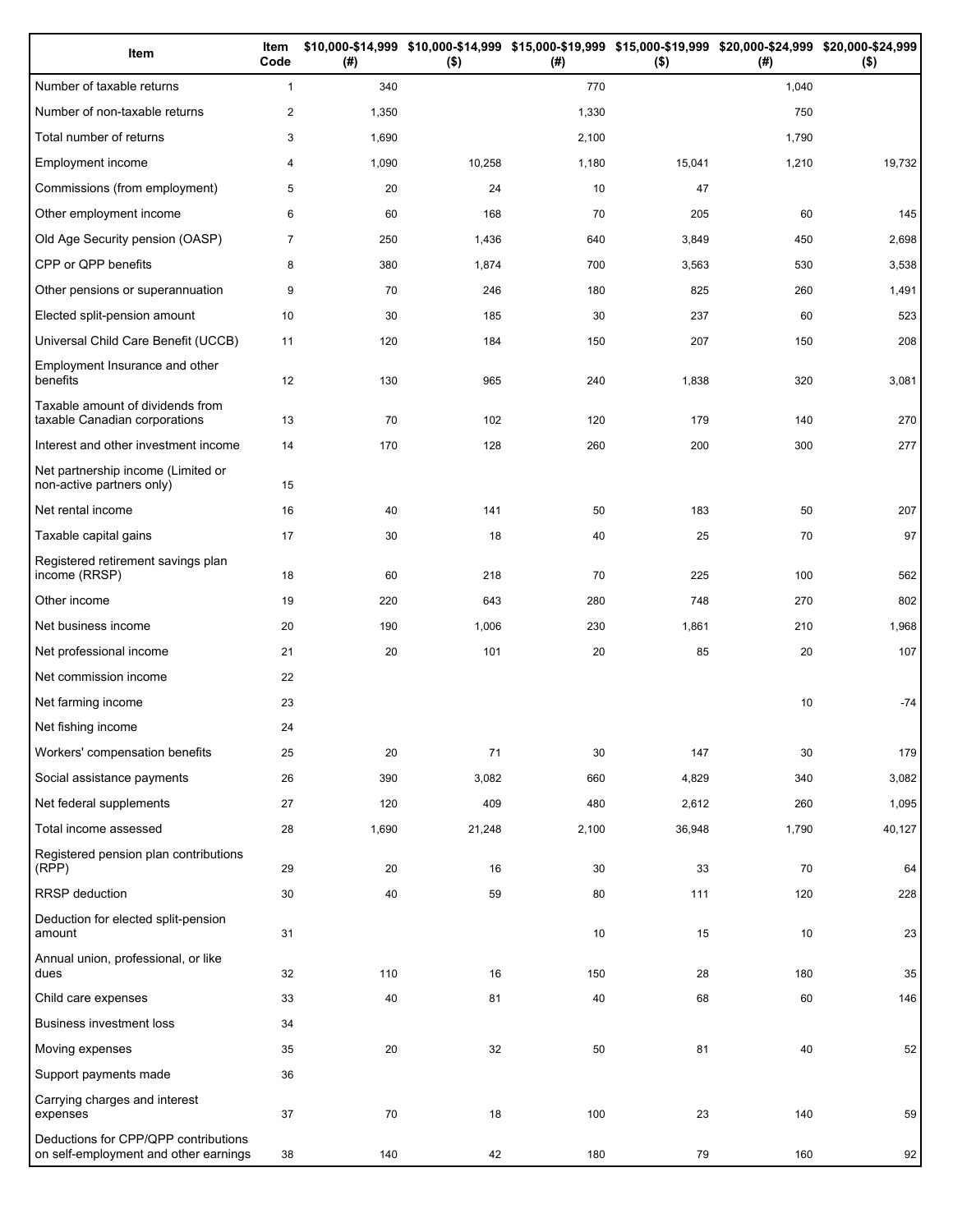| Item                                                                                              | Item<br>Code | (# )  | \$10,000-\$14,999 \$10,000-\$14,999 \$15,000-\$19,999 \$15,000-\$19,999 \$20,000-\$24,999 \$20,000-\$24,999<br>$($ \$) | (#)   | $($ \$) | (# )  | $($ \$) |
|---------------------------------------------------------------------------------------------------|--------------|-------|------------------------------------------------------------------------------------------------------------------------|-------|---------|-------|---------|
| Deductions for provincial parental<br>insurance plan (PPIP) premiums on<br>self-employment income | 39           |       |                                                                                                                        |       |         |       |         |
| Exploration and development expenses                                                              | 40           |       |                                                                                                                        |       |         |       |         |
| Other employment expenses                                                                         | 41           |       |                                                                                                                        |       |         | 10    | 26      |
| Clergy residence deduction                                                                        | 42           |       |                                                                                                                        |       |         |       |         |
| Other deductions                                                                                  | 43           |       |                                                                                                                        | 40    | 24      | 60    | 59      |
| Total deductions before adjustments                                                               | 44           | 380   | 278                                                                                                                    | 530   | 470     | 620   | 791     |
| Social benefits repayment                                                                         | 45           |       |                                                                                                                        |       |         |       |         |
| Net income after adjustments                                                                      | 46           | 1,690 | 20,969                                                                                                                 | 2,100 | 36,479  | 1,790 | 39,336  |
| Canadian Forces personnel and police<br>deduction                                                 | 47           |       |                                                                                                                        |       |         |       |         |
| Security options deductions                                                                       | 48           |       |                                                                                                                        |       |         |       |         |
| Other payments deductions                                                                         | 49           | 490   | 3,561                                                                                                                  | 880   | 7,589   | 540   | 4,356   |
| Non-capital losses of other years                                                                 | 50           |       |                                                                                                                        |       |         |       |         |
| Net capital losses of other years                                                                 | 51           |       |                                                                                                                        |       |         |       |         |
| Capital gains deduction                                                                           | 52           |       |                                                                                                                        |       |         |       |         |
| Northern residents deductions                                                                     | 53           | 460   | 1,083                                                                                                                  | 790   | 2,381   | 980   | 3,420   |
| Additional deductions                                                                             | 54           |       |                                                                                                                        | 20    | 29      | 20    | 30      |
| Farming/fishing losses of prior years                                                             | 55           |       |                                                                                                                        |       |         |       |         |
| Total deductions from net income                                                                  | 56           | 850   | 4,686                                                                                                                  | 1,430 | 10,007  | 1,270 | 7,816   |
| Taxable income assessed                                                                           | 57           | 1,570 | 16,331                                                                                                                 | 1,970 | 26,564  | 1,760 | 31,542  |
| Basic personal amount                                                                             | 58           | 1,690 | 18,088                                                                                                                 | 2,100 | 22,623  | 1,790 | 19,273  |
| Age amount                                                                                        | 59           | 250   | 1,677                                                                                                                  | 640   | 4,320   | 450   | 2,998   |
| Spouse or common-law partner<br>amount                                                            | 60           | 40    | 263                                                                                                                    | 70    | 483     | 90    | 601     |
| Amount for eligible dependant                                                                     | 61           | 60    | 671                                                                                                                    | 100   | 1,094   | 110   | 1,138   |
| Amount for children 17 and under                                                                  | 62           | 100   | 349                                                                                                                    | 170   | 539     | 190   | 681     |
| Amount for infirm dependants age 18<br>or older                                                   | 63           |       |                                                                                                                        |       |         |       |         |
| CPP or QPP contributions through<br>employment                                                    | 64           | 860   | 302                                                                                                                    | 1,010 | 535     | 1,050 | 760     |
| CPP or QPP contributions on<br>self-employment and other earnings                                 | 65           | 140   | 42                                                                                                                     | 180   | 79      | 160   | 92      |
| Employment Insurance premiums                                                                     | 66           | 960   | 180                                                                                                                    | 1,030 | 262     | 1,060 | 342     |
| PPIP premiums paid                                                                                | 67           |       |                                                                                                                        |       |         |       |         |
| PPIP premiums payable on<br>employment income                                                     | 68           |       |                                                                                                                        |       |         |       |         |
| PPIP premiums payable on<br>self-employment income                                                | 69           |       |                                                                                                                        |       |         |       |         |
| Volunteer firefighters' amount                                                                    | 70           |       |                                                                                                                        |       |         |       |         |
| Canada employment amount                                                                          | 71           | 1,100 | 1,156                                                                                                                  | 1,200 | 1,264   | 1,220 | 1,308   |
| Public transit amount                                                                             | 72           | 60    | 12                                                                                                                     | 70    | 20      | 60    | 15      |
| Children's fitness amount                                                                         | 73           | 10    | 4                                                                                                                      | 20    | 13      | 30    | 11      |
| Children's arts amount                                                                            | 74           |       |                                                                                                                        | 10    | 6       |       |         |
| Home buyers' amount                                                                               | 75           |       |                                                                                                                        |       |         |       |         |
| Pension income amount                                                                             | 76           | 110   | 174                                                                                                                    | 200   | 344     | 300   | 574     |
| Caregiver amount                                                                                  | 77           |       |                                                                                                                        |       |         |       |         |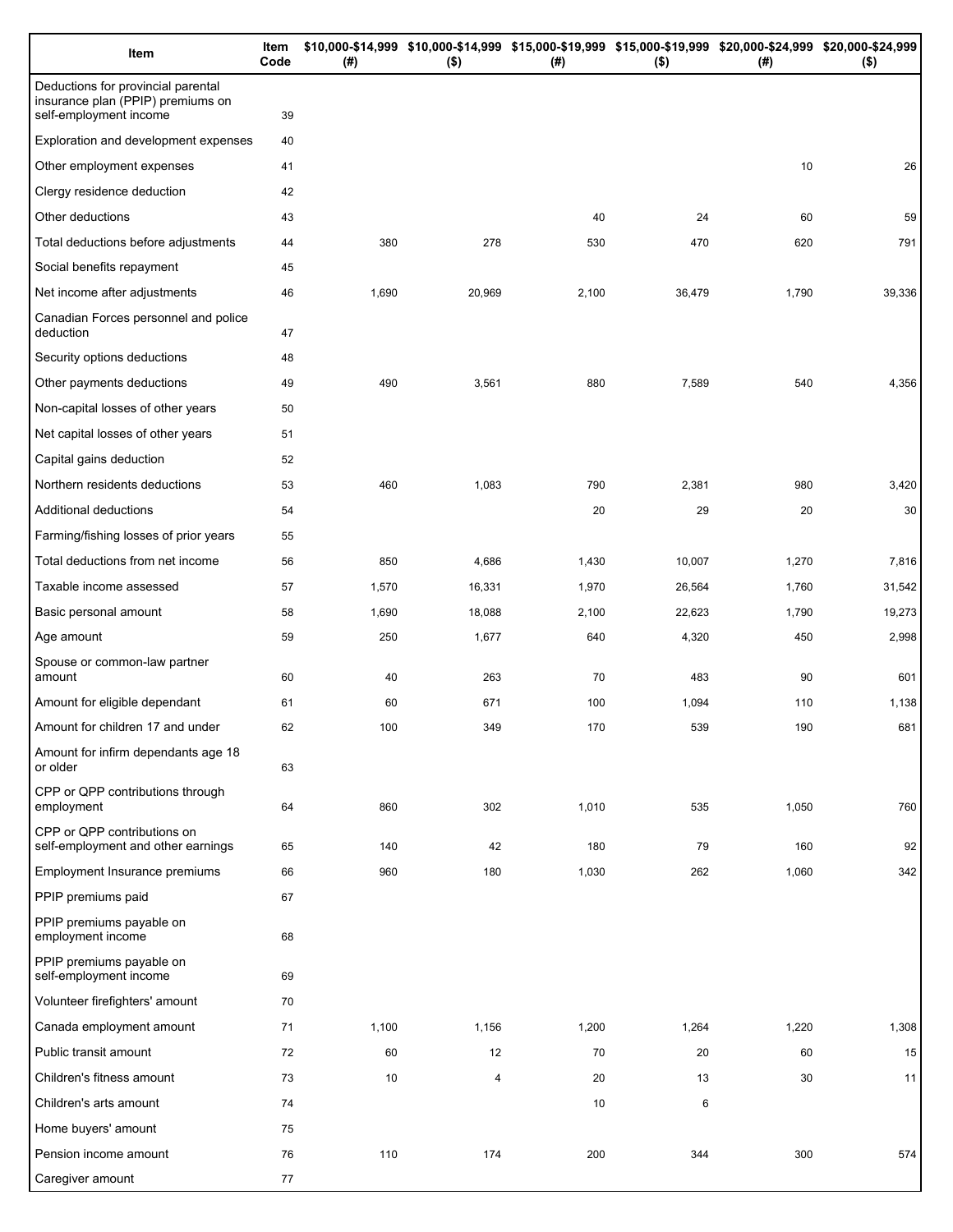| Item                                                                 | <b>Item</b><br>Code | (#)   | $($ \$)      | \$10,000-\$14,999 \$10,000-\$14,999 \$15,000-\$19,999 \$15,000-\$19,999 \$20,000-\$24,999 \$20,000-\$24,999<br>(#) | $($ \$) | (# )  | $($ \$)        |
|----------------------------------------------------------------------|---------------------|-------|--------------|--------------------------------------------------------------------------------------------------------------------|---------|-------|----------------|
| Disability amount                                                    | 78                  | 50    | 361          | 40                                                                                                                 | 317     | 20    | 181            |
| Disability amount transferred from a<br>dependant                    | 79                  |       |              |                                                                                                                    |         |       |                |
| Interest paid on student loans                                       | 80                  |       |              | 20                                                                                                                 | 10      | 30    | 11             |
| Tuition, education, and textbook<br>amounts                          | 81                  |       |              | 270                                                                                                                | 821     | 250   | 1,349          |
| Tuition, education, and textbook<br>amounts transferred from a child | 82                  |       |              |                                                                                                                    |         |       |                |
| Amounts transferred from spouse or<br>common-law partner             | 83                  | 50    | 241          | 90                                                                                                                 | 456     | 60    | 331            |
| Medical expenses                                                     | 84                  | 60    | 58           | 100                                                                                                                | 188     | 130   | 206            |
| Total tax credits on personal amounts                                | 85                  | 1,690 | 3,560        | 2,100                                                                                                              | 5,025   | 1,790 | 4,497          |
| Allowable charitable donations and<br>government gifts               | 86                  | 30    | 19           | 70                                                                                                                 | 37      | 130   | 102            |
| Eligible cultural and ecological gifts                               | 87                  |       |              |                                                                                                                    |         |       |                |
| Total tax credit on donations and gifts                              | 88                  | 30    | 5            | 70                                                                                                                 | 9       | 130   | 27             |
| Total federal non-refundable tax credits                             | 89                  | 1,690 | 3,565        | 2,100                                                                                                              | 5,034   | 1,790 | 4,524          |
| Federal dividend tax credit                                          | 90                  | 20    | $\mathbf{1}$ | 50                                                                                                                 | 9       | 100   | 21             |
| Overseas employment tax credit                                       | 91                  |       |              |                                                                                                                    |         |       |                |
| Minimum tax carryover                                                | 92                  |       |              |                                                                                                                    |         |       |                |
| Basic federal tax                                                    | 93                  | 230   | 51           | 690                                                                                                                | 344     | 990   | 849            |
| Federal Foreign Tax Credit                                           | 94                  |       |              |                                                                                                                    |         | 20    | $\mathbf{1}$   |
| Federal Political contribution tax credit                            | 95                  |       |              |                                                                                                                    |         | 10    | $\overline{2}$ |
| <b>Investment Tax Credit</b>                                         | 96                  |       |              |                                                                                                                    |         |       |                |
| Labour-sponsored funds tax credit                                    | 97                  |       |              |                                                                                                                    |         |       |                |
| Alternative minimum tax payable                                      | 98                  |       |              |                                                                                                                    |         |       |                |
| Net federal tax                                                      | 99                  | 230   | 51           | 690                                                                                                                | 343     | 990   | 847            |
| CPP contributions on self-employment                                 | 100                 | 140   | 84           | 180                                                                                                                | 158     | 160   | 183            |
| Social Benefits repayment                                            | 101                 |       |              |                                                                                                                    |         |       |                |
| <b>Net Provincial Tax</b>                                            | 102                 | 230   | 14           | 700                                                                                                                | 102     | 990   | 354            |
| Total tax payable                                                    | 103                 | 340   | 154          | 770                                                                                                                | 631     | 1,040 | 1,485          |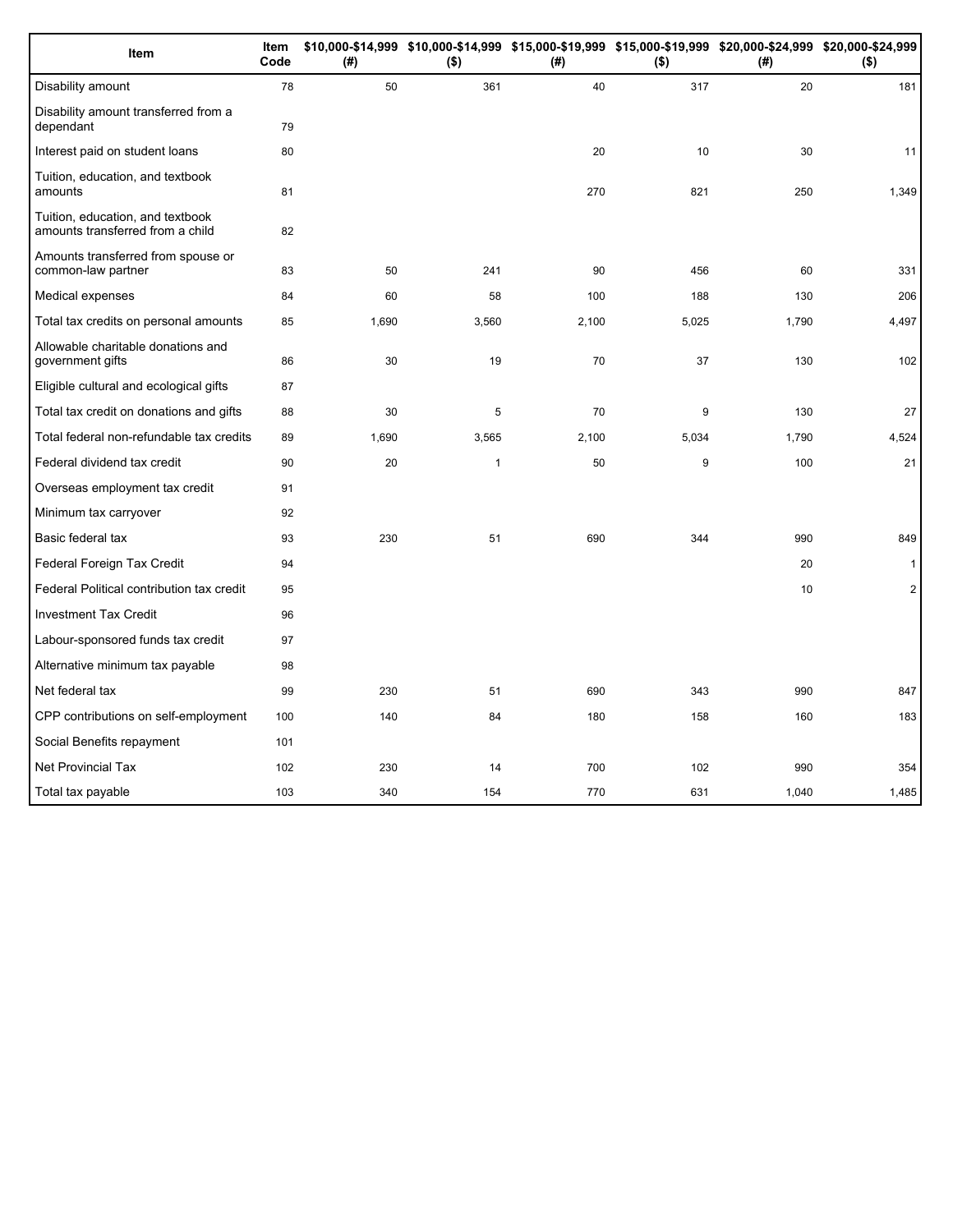| Item                                                                          | Item<br>Code   | (#)   | \$25,000-\$29,999 \$25,000-\$29,999<br>$($ \$) | (#)   | \$30,000-\$34,999 \$30,000-\$34,999 \$35,000-\$39,999 \$35,000-\$39,999<br>$($ \$) | (#)   | $($ \$) |
|-------------------------------------------------------------------------------|----------------|-------|------------------------------------------------|-------|------------------------------------------------------------------------------------|-------|---------|
| Number of taxable returns                                                     | $\mathbf{1}$   | 1,210 |                                                | 1,230 |                                                                                    | 1,390 |         |
| Number of non-taxable returns                                                 | $\mathbf{2}$   | 340   |                                                | 190   |                                                                                    | 100   |         |
| Total number of returns                                                       | 3              | 1,560 |                                                | 1,420 |                                                                                    | 1,490 |         |
| Employment income                                                             | 4              | 1,230 | 25,253                                         | 1,140 | 28,799                                                                             | 1,210 | 36,530  |
| Commissions (from employment)                                                 | 5              | 10    | 127                                            | 10    | 83                                                                                 | 20    | 212     |
| Other employment income                                                       | 6              | 60    | 263                                            | 50    | 296                                                                                | 70    | 648     |
| Old Age Security pension (OASP)                                               | $\overline{7}$ | 250   | 1,471                                          | 230   | 1,435                                                                              | 230   | 1,377   |
| CPP or QPP benefits                                                           | 8              | 320   | 2,242                                          | 320   | 2,311                                                                              | 300   | 2,309   |
| Other pensions or superannuation                                              | 9              | 210   | 2,147                                          | 200   | 2,642                                                                              | 230   | 3,573   |
| Elected split-pension amount                                                  | 10             | 50    | 580                                            | 50    | 526                                                                                | 70    | 807     |
| Universal Child Care Benefit (UCCB)                                           | 11             | 140   | 224                                            | 110   | 158                                                                                | 130   | 186     |
| Employment Insurance and other<br>benefits                                    | 12             | 380   | 3,802                                          | 350   | 3,319                                                                              | 390   | 3,763   |
| Taxable amount of dividends from<br>taxable Canadian corporations             | 13             | 130   | 459                                            | 170   | 606                                                                                | 170   | 624     |
| Interest and other investment income                                          | 14             | 260   | 325                                            | 250   | 281                                                                                | 250   | 273     |
| Net partnership income (Limited or<br>non-active partners only)               | 15             |       |                                                |       |                                                                                    |       |         |
| Net rental income                                                             | 16             | 70    | 312                                            | 70    | 209                                                                                | 70    | 157     |
| Taxable capital gains                                                         | 17             | 70    | 196                                            | 70    | 189                                                                                | 80    | 111     |
| Registered retirement savings plan<br>income (RRSP)                           | 18             | 90    | 401                                            | 110   | 499                                                                                | 130   | 772     |
| Other income                                                                  | 19             | 210   | 639                                            | 210   | 624                                                                                | 210   | 558     |
| Net business income                                                           | 20             | 180   | 1,791                                          | 200   | 2,259                                                                              | 190   | 2,553   |
| Net professional income                                                       | 21             | 20    | 125                                            | 20    | 298                                                                                | 20    | 215     |
| Net commission income                                                         | 22             |       |                                                |       |                                                                                    |       |         |
| Net farming income                                                            | 23             |       |                                                |       |                                                                                    |       |         |
| Net fishing income                                                            | 24             |       |                                                |       |                                                                                    |       |         |
| Workers' compensation benefits                                                | 25             | 40    | 259                                            | 50    | 377                                                                                | 60    | 573     |
| Social assistance payments                                                    | 26             | 200   | 2,044                                          | 110   | 1,084                                                                              | 80    | 760     |
| Net federal supplements                                                       | 27             | 40    | 187                                            | 30    | 112                                                                                | 10    | 44      |
| Total income assessed                                                         | 28             | 1,560 | 42,821                                         | 1,420 | 46,108                                                                             | 1,490 | 56,074  |
| Registered pension plan contributions<br>(RPP)                                | 29             | 80    | 95                                             | 130   | 168                                                                                | 220   | 335     |
| RRSP deduction                                                                | 30             | 150   | 267                                            | 220   | 511                                                                                | 250   | 679     |
| Deduction for elected split-pension<br>amount                                 | 31             | 20    | 54                                             | 30    | 92                                                                                 | 50    | 182     |
| Annual union, professional, or like<br>dues                                   | 32             | 200   | 47                                             | 240   | 71                                                                                 | 290   | 97      |
| Child care expenses                                                           | 33             | 70    | 256                                            | 70    | 237                                                                                | 90    | 331     |
| Business investment loss                                                      | 34             |       |                                                |       |                                                                                    |       |         |
| Moving expenses                                                               | 35             | 40    | $77 \,$                                        | 50    | 137                                                                                | 40    | 106     |
| Support payments made                                                         | 36             |       |                                                |       |                                                                                    |       |         |
| Carrying charges and interest<br>expenses                                     | 37             | 150   | 42                                             | 170   | 85                                                                                 | 190   | 73      |
| Deductions for CPP/QPP contributions<br>on self-employment and other earnings | 38             | 130   | 83                                             | 150   | 107                                                                                | 140   | 123     |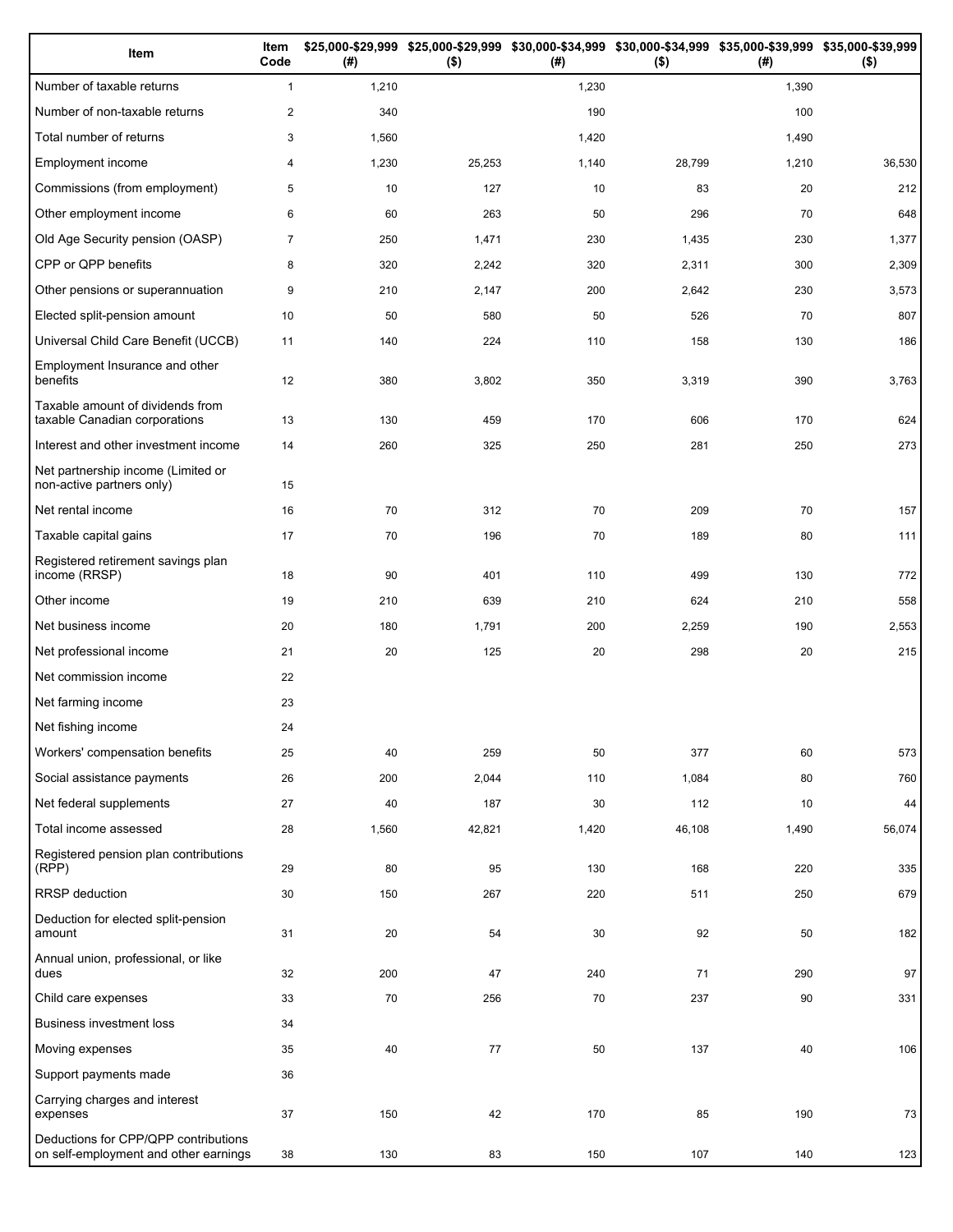| Item                                                                                              | Item<br>Code | (# )  | \$25,000-\$29,999 \$25,000-\$29,999 \$30,000-\$34,999 \$30,000-\$34,999 \$35,000-\$39,999 \$35,000-\$39,999<br>$($ \$) | (# )  | $($ \$) | (# )  | $($ \$) |
|---------------------------------------------------------------------------------------------------|--------------|-------|------------------------------------------------------------------------------------------------------------------------|-------|---------|-------|---------|
| Deductions for provincial parental<br>insurance plan (PPIP) premiums on<br>self-employment income | 39           |       |                                                                                                                        |       |         |       |         |
| Exploration and development expenses                                                              | 40           |       |                                                                                                                        |       |         |       |         |
| Other employment expenses                                                                         | 41           | 10    | 26                                                                                                                     | 20    | 31      | 20    | 53      |
| Clergy residence deduction                                                                        | 42           |       |                                                                                                                        |       |         |       |         |
| Other deductions                                                                                  | 43           | 70    | 33                                                                                                                     | 60    | 30      | 60    | 48      |
| Total deductions before adjustments                                                               | 44           | 650   | 1,024                                                                                                                  | 730   | 1,499   | 830   | 2,109   |
| Social benefits repayment                                                                         | 45           |       |                                                                                                                        |       |         |       |         |
| Net income after adjustments                                                                      | 46           | 1,560 | 41,806                                                                                                                 | 1,420 | 44,609  | 1,490 | 53,966  |
| Canadian Forces personnel and police<br>deduction                                                 | 47           |       |                                                                                                                        |       |         |       |         |
| Security options deductions                                                                       | 48           |       |                                                                                                                        |       |         |       |         |
| Other payments deductions                                                                         | 49           | 260   | 2,490                                                                                                                  | 170   | 1,573   | 140   | 1,377   |
| Non-capital losses of other years                                                                 | 50           |       |                                                                                                                        |       |         |       |         |
| Net capital losses of other years                                                                 | 51           | 10    | $\overline{7}$                                                                                                         | 10    | 6       | 20    | 6       |
| Capital gains deduction                                                                           | 52           |       |                                                                                                                        |       |         |       |         |
| Northern residents deductions                                                                     | 53           | 1,000 | 3,894                                                                                                                  | 1,010 | 4,365   | 1,110 | 5,073   |
| Additional deductions                                                                             | 54           | 10    | 55                                                                                                                     | 10    | 55      | 10    | 19      |
| Farming/fishing losses of prior years                                                             | 55           |       |                                                                                                                        |       |         |       |         |
| Total deductions from net income                                                                  | 56           | 1,120 | 6,500                                                                                                                  | 1,090 | 6,038   | 1,170 | 6,497   |
| Taxable income assessed                                                                           | 57           | 1,540 | 35,329                                                                                                                 | 1,420 | 38,573  | 1,490 | 47,470  |
| Basic personal amount                                                                             | 58           | 1,560 | 16,801                                                                                                                 | 1,420 | 15,369  | 1,490 | 16,140  |
| Age amount                                                                                        | 59           | 250   | 1,700                                                                                                                  | 240   | 1,576   | 230   | 1,461   |
| Spouse or common-law partner<br>amount                                                            | 60           | 80    | 639                                                                                                                    | 90    | 708     | 70    | 497     |
| Amount for eligible dependant                                                                     | 61           | 100   | 988                                                                                                                    | 100   | 1,035   | 80    | 786     |
| Amount for children 17 and under                                                                  | 62           | 190   | 709                                                                                                                    | 200   | 737     | 200   | 727     |
| Amount for infirm dependants age 18<br>or older                                                   | 63           |       |                                                                                                                        |       |         |       |         |
| CPP or QPP contributions through<br>employment                                                    | 64           | 1,150 | 1,019                                                                                                                  | 1,070 | 1,199   | 1,150 | 1,565   |
| CPP or QPP contributions on<br>self-employment and other earnings                                 | 65           | 130   | 83                                                                                                                     | 150   | 107     | 140   | 123     |
| Employment Insurance premiums                                                                     | 66           | 1,150 | 447                                                                                                                    | 1,060 | 499     | 1,150 | 641     |
| PPIP premiums paid                                                                                | 67           |       |                                                                                                                        |       |         |       |         |
| PPIP premiums payable on<br>employment income                                                     | 68           |       |                                                                                                                        |       |         |       |         |
| PPIP premiums payable on<br>self-employment income                                                | 69           |       |                                                                                                                        |       |         |       |         |
| Volunteer firefighters' amount                                                                    | 70           |       |                                                                                                                        |       |         |       |         |
| Canada employment amount                                                                          | 71           | 1,240 | 1,349                                                                                                                  | 1,160 | 1,252   | 1,240 | 1,340   |
| Public transit amount                                                                             | 72           | 40    | 17                                                                                                                     | 50    | 16      | 30    | 10      |
| Children's fitness amount                                                                         | 73           | 40    | 18                                                                                                                     | 40    | 15      | 40    | 21      |
| Children's arts amount                                                                            | 74           | 10    | $\overline{7}$                                                                                                         | 10    | 6       | 10    | 5       |
| Home buyers' amount                                                                               | 75           | 10    | 53                                                                                                                     |       |         | 20    | 88      |
| Pension income amount                                                                             | 76           | 250   | 481                                                                                                                    | 230   | 437     | 270   | 516     |
| Caregiver amount                                                                                  | 77           |       |                                                                                                                        |       |         |       |         |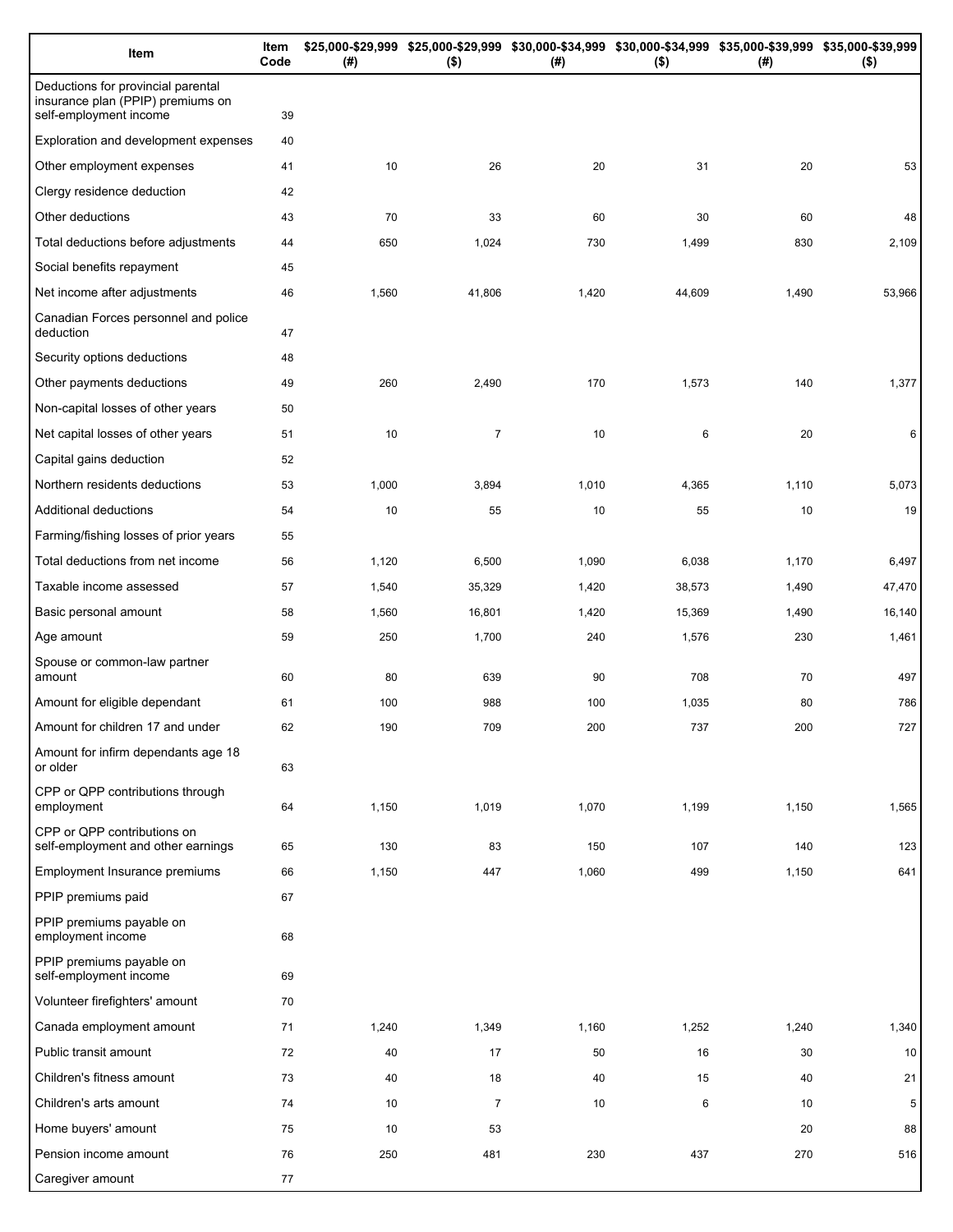| Item                                                                 | Item<br>Code | (# )  | \$25,000-\$29,999 \$25,000-\$29,999 \$30,000-\$34,999 \$30,000-\$34,999 \$35,000-\$39,999 \$35,000-\$39,999<br>$($ \$) | (# )  | $($ \$) | (#)   | $($ \$)        |
|----------------------------------------------------------------------|--------------|-------|------------------------------------------------------------------------------------------------------------------------|-------|---------|-------|----------------|
| Disability amount                                                    | 78           | 30    | 219                                                                                                                    | 30    | 234     | 30    | 226            |
| Disability amount transferred from a<br>dependant                    | 79           |       |                                                                                                                        |       |         |       |                |
| Interest paid on student loans                                       | 80           | 30    | 14                                                                                                                     | 50    | 26      | 60    | 28             |
| Tuition, education, and textbook<br>amounts                          | 81           | 200   | 1,297                                                                                                                  | 180   | 1,104   | 160   | 999            |
| Tuition, education, and textbook<br>amounts transferred from a child | 82           |       |                                                                                                                        |       |         |       |                |
| Amounts transferred from spouse or<br>common-law partner             | 83           | 50    | 228                                                                                                                    | 40    | 223     | 50    | 223            |
| Medical expenses                                                     | 84           | 130   | 209                                                                                                                    | 130   | 213     | 140   | 333            |
| Total tax credits on personal amounts                                | 85           | 1,560 | 3,953                                                                                                                  | 1,420 | 3,738   | 1,490 | 3,874          |
| Allowable charitable donations and<br>government gifts               | 86           | 160   | 118                                                                                                                    | 200   | 192     | 260   | 249            |
| Eligible cultural and ecological gifts                               | 87           |       |                                                                                                                        |       |         |       |                |
| Total tax credit on donations and gifts                              | 88           | 160   | 31                                                                                                                     | 200   | 52      | 260   | 67             |
| Total federal non-refundable tax credits                             | 89           | 1,560 | 3,984                                                                                                                  | 1,420 | 3,790   | 1,490 | 3,941          |
| Federal dividend tax credit                                          | 90           | 110   | 42                                                                                                                     | 160   | 71      | 160   | 74             |
| Overseas employment tax credit                                       | 91           |       |                                                                                                                        |       |         |       |                |
| Minimum tax carryover                                                | 92           |       |                                                                                                                        |       |         |       |                |
| Basic federal tax                                                    | 93           | 1,190 | 1,549                                                                                                                  | 1,200 | 2,080   | 1,370 | 3,180          |
| Federal Foreign Tax Credit                                           | 94           | 20    | $\mathbf{1}$                                                                                                           |       |         | 30    | 2              |
| Federal Political contribution tax credit                            | 95           | 10    | $\boldsymbol{2}$                                                                                                       |       |         | 20    | 3 <sup>1</sup> |
| <b>Investment Tax Credit</b>                                         | 96           |       |                                                                                                                        |       |         |       |                |
| Labour-sponsored funds tax credit                                    | 97           |       |                                                                                                                        |       |         |       |                |
| Alternative minimum tax payable                                      | 98           |       |                                                                                                                        |       |         |       |                |
| Net federal tax                                                      | 99           | 1,180 | 1,546                                                                                                                  | 1,200 | 2,077   | 1,370 | 3,175          |
| CPP contributions on self-employment                                 | 100          | 130   | 167                                                                                                                    | 150   | 214     | 140   | 246            |
| Social Benefits repayment                                            | 101          |       |                                                                                                                        |       |         |       |                |
| <b>Net Provincial Tax</b>                                            | 102          | 1,190 | 726                                                                                                                    | 1,210 | 974     | 1,370 | 1,491          |
| Total tax payable                                                    | 103          | 1,210 | 2,594                                                                                                                  | 1,230 | 3,440   | 1,390 | 5,202          |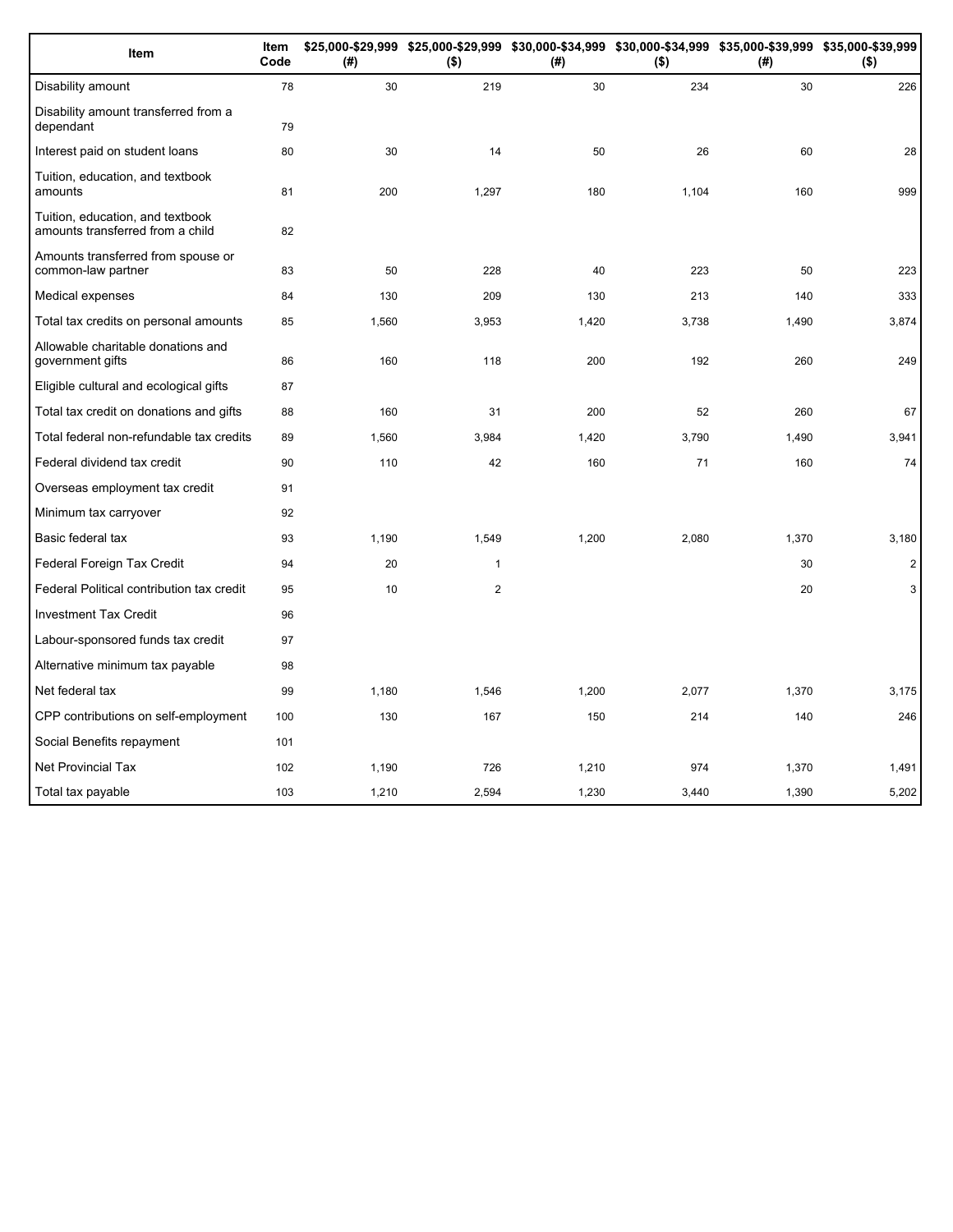| Item                                                                                           | Item<br>Code   | (#)   | \$40,000-\$44,999 \$40,000-\$44,999 \$45,000-\$49,999 \$45,000-\$49,999<br>$($ \$) | (#)   | $($ \$) | \$50,000-<br>\$54,999<br>(# ) | \$50,000-<br>\$54,999<br>$($ \$) |
|------------------------------------------------------------------------------------------------|----------------|-------|------------------------------------------------------------------------------------|-------|---------|-------------------------------|----------------------------------|
| Number of taxable returns                                                                      | $\mathbf{1}$   | 1,270 |                                                                                    | 1,210 |         | 1,130                         |                                  |
| Number of non-taxable returns                                                                  | 2              | 50    |                                                                                    | 40    |         | 20                            |                                  |
| Total number of returns                                                                        | 3              | 1,320 |                                                                                    | 1,250 |         | 1,150                         |                                  |
| Employment income                                                                              | 4              | 1,120 | 39,366                                                                             | 1,070 | 42,881  | 1,000                         | 45,049                           |
| Commissions (from employment)                                                                  | 5              | 10    | 123                                                                                | 20    | 307     | 10                            | 134                              |
| Other employment income                                                                        | 6              | 70    | 544                                                                                | 80    | 798     | 60                            | 733                              |
| Old Age Security pension (OASP)                                                                | $\overline{7}$ | 160   | 953                                                                                | 160   | 996     | 130                           | 801                              |
| CPP or QPP benefits                                                                            | 8              | 230   | 1,811                                                                              | 240   | 1,883   | 200                           | 1,624                            |
| Other pensions or superannuation                                                               | 9              | 160   | 3,133                                                                              | 180   | 3,936   | 150                           | 3,589                            |
| Elected split-pension amount                                                                   | 10             | 60    | 685                                                                                | 50    | 651     | 30                            | 339                              |
| Universal Child Care Benefit (UCCB)                                                            | 11             | 80    | 117                                                                                | 90    | 127     | 80                            | 114                              |
| Employment Insurance and other benefits                                                        | 12             | 340   | 2,999                                                                              | 240   | 1,962   | 230                           | 1,910                            |
| Taxable amount of dividends from taxable Canadian<br>corporations                              | 13             | 160   | 749                                                                                | 180   | 816     | 190                           | 1,237                            |
| Interest and other investment income                                                           | 14             | 240   | 288                                                                                | 230   | 306     | 240                           | 282                              |
| Net partnership income (Limited or non-active<br>partners only)                                | 15             |       |                                                                                    |       |         |                               |                                  |
| Net rental income                                                                              | 16             | 70    | 249                                                                                | 70    | 247     | 80                            | 235                              |
| Taxable capital gains                                                                          | 17             | 60    | 191                                                                                | 70    | 100     | 60                            | 181                              |
| Registered retirement savings plan income (RRSP)                                               | 18             | 130   | 496                                                                                | 130   | 736     | 110                           | 684                              |
| Other income                                                                                   | 19             | 190   | 491                                                                                | 200   | 577     | 150                           | 457                              |
| Net business income                                                                            | 20             | 170   | 2,462                                                                              | 150   | 2,290   | 140                           | 2,265                            |
| Net professional income                                                                        | 21             | 20    | 449                                                                                | 20    | 344     | 10                            | 278                              |
| Net commission income                                                                          | 22             |       |                                                                                    |       |         |                               |                                  |
| Net farming income                                                                             | 23             |       |                                                                                    |       |         | 10                            | $-120$                           |
| Net fishing income                                                                             | 24             |       |                                                                                    |       |         |                               |                                  |
| Workers' compensation benefits                                                                 | 25             | 40    | 410                                                                                | 50    | 524     | 40                            | 614                              |
| Social assistance payments                                                                     | 26             | 50    | 415                                                                                | 30    | 159     | 30                            | 112                              |
| Net federal supplements                                                                        | 27             | 10    | 34                                                                                 |       |         |                               |                                  |
| Total income assessed                                                                          | 28             | 1,320 | 56,033                                                                             | 1,250 | 59,594  | 1,150                         | 60,555                           |
| Registered pension plan contributions (RPP)                                                    | 29             | 230   | 420                                                                                | 330   | 705     | 350                           | 830                              |
| RRSP deduction                                                                                 | 30             | 290   | 876                                                                                | 360   | 1,063   | 370                           | 1,219                            |
| Deduction for elected split-pension amount                                                     | 31             | 40    | 208                                                                                | 40    | 318     | 50                            | 373                              |
| Annual union, professional, or like dues                                                       | 32             | 340   | 147                                                                                | 370   | 186     | 400                           | 220                              |
| Child care expenses                                                                            | 33             | 90    | 310                                                                                | 90    | 351     | 90                            | 328                              |
| <b>Business investment loss</b>                                                                | 34             |       |                                                                                    |       |         |                               |                                  |
| Moving expenses                                                                                | 35             | 30    | 86                                                                                 | 20    | 43      | 20                            | 63                               |
| Support payments made                                                                          | 36             |       |                                                                                    |       |         |                               |                                  |
| Carrying charges and interest expenses                                                         | 37             | 190   | 104                                                                                | 220   | 81      | 220                           | 79                               |
| Deductions for CPP/QPP contributions on<br>self-employment and other earnings                  | 38             | 130   | 130                                                                                | 120   | 119     | 100                           | 113                              |
| Deductions for provincial parental insurance plan<br>(PPIP) premiums on self-employment income | 39             |       |                                                                                    |       |         |                               |                                  |
| Exploration and development expenses                                                           | 40             |       |                                                                                    |       |         |                               |                                  |
| Other employment expenses                                                                      | 41             | 30    | 42                                                                                 | 30    | 72      | 40                            | 83                               |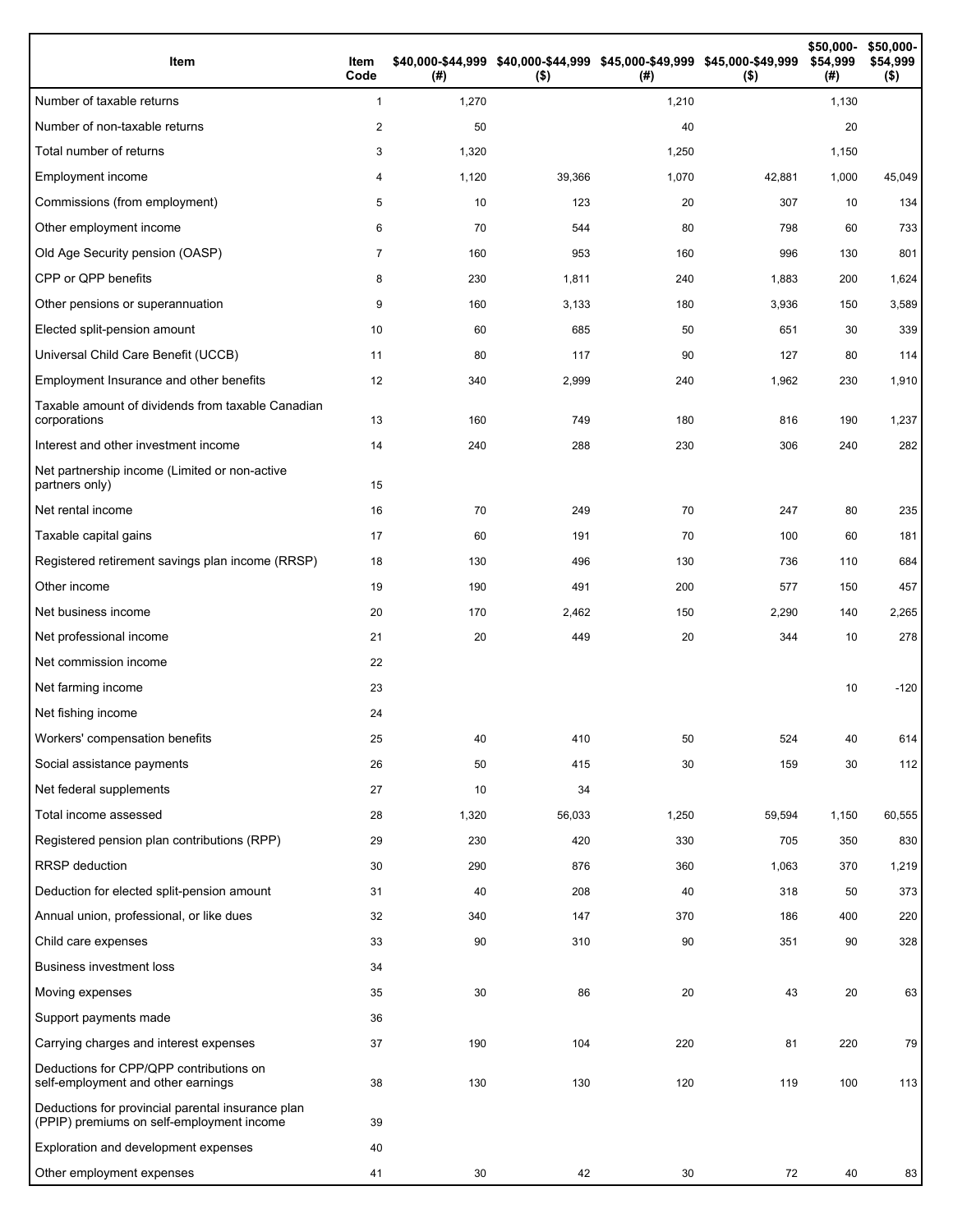| Item                                                                 | Item<br>Code | (#)   | \$40,000-\$44,999 \$40,000-\$44,999 \$45,000-\$49,999 \$45,000-\$49,999<br>$($ \$) | (#)   | $($ \$)        | \$50,000-<br>\$54,999<br>(#) | \$50,000-<br>\$54,999<br>$($ \$) |
|----------------------------------------------------------------------|--------------|-------|------------------------------------------------------------------------------------|-------|----------------|------------------------------|----------------------------------|
| Clergy residence deduction                                           | 42           |       |                                                                                    |       |                |                              |                                  |
| Other deductions                                                     | 43           | 60    | 32                                                                                 | 40    | 38             | 40                           | 22                               |
| Total deductions before adjustments                                  | 44           | 820   | 2,443                                                                              | 900   | 3,070          | 880                          | 3,401                            |
| Social benefits repayment                                            | 45           |       |                                                                                    |       |                |                              |                                  |
| Net income after adjustments                                         | 46           | 1,320 | 53,598                                                                             | 1,250 | 56,524         | 1,150                        | 57,153                           |
| Canadian Forces personnel and police deduction                       | 47           |       |                                                                                    |       |                |                              |                                  |
| Security options deductions                                          | 48           |       |                                                                                    |       |                |                              |                                  |
| Other payments deductions                                            | 49           | 100   | 860                                                                                | 80    | 705            | 70                           | 733                              |
| Non-capital losses of other years                                    | 50           |       |                                                                                    |       |                |                              |                                  |
| Net capital losses of other years                                    | 51           | 10    | 6                                                                                  | 20    | 41             | 20                           | 29                               |
| Capital gains deduction                                              | 52           |       |                                                                                    |       |                |                              |                                  |
| Northern residents deductions                                        | 53           | 1,010 | 4,798                                                                              | 1,050 | 4,988          | 990                          | 5,089                            |
| Additional deductions                                                | 54           |       |                                                                                    |       |                |                              |                                  |
| Farming/fishing losses of prior years                                | 55           |       |                                                                                    |       |                |                              |                                  |
| Total deductions from net income                                     | 56           | 1,030 | 5,669                                                                              | 1,080 | 5,784          | 1,020                        | 5,936                            |
| Taxable income assessed                                              | 57           | 1,310 | 47,935                                                                             | 1,250 | 50,740         | 1,150                        | 51,222                           |
| Basic personal amount                                                | 58           | 1,320 | 14,263                                                                             | 1,250 | 13,571         | 1,150                        | 12,470                           |
| Age amount                                                           | 59           | 160   | 924                                                                                | 160   | 822            | 130                          | 580                              |
| Spouse or common-law partner amount                                  | 60           | 80    | 621                                                                                | 50    | 397            | 50                           | 405                              |
| Amount for eligible dependant                                        | 61           | 60    | 590                                                                                | 60    | 616            | 70                           | 705                              |
| Amount for children 17 and under                                     | 62           | 190   | 690                                                                                | 170   | 661            | 190                          | 639                              |
| Amount for infirm dependants age 18 or older                         | 63           |       |                                                                                    |       |                |                              |                                  |
| CPP or QPP contributions through employment                          | 64           | 1,060 | 1,711                                                                              | 1,020 | 1,896          | 960                          | 1,960                            |
| CPP or QPP contributions on self-employment and<br>other earnings    | 65           | 130   | 130                                                                                | 120   | 119            | 100                          | 113                              |
| Employment Insurance premiums                                        | 66           | 1,060 | 688                                                                                | 1,010 | 734            | 940                          | 710                              |
| PPIP premiums paid                                                   | 67           |       |                                                                                    |       |                |                              |                                  |
| PPIP premiums payable on employment income                           | 68           |       |                                                                                    |       |                |                              |                                  |
| PPIP premiums payable on self-employment income                      | 69           |       |                                                                                    |       |                |                              |                                  |
| Volunteer firefighters' amount                                       | 70           |       |                                                                                    |       |                |                              |                                  |
| Canada employment amount                                             | 71           | 1,140 | 1,230                                                                              | 1,080 | 1,176          | 1,020                        | 1,108                            |
| Public transit amount                                                | 72           | 30    | 13                                                                                 | 30    | $\overline{7}$ | 20                           | 4                                |
| Children's fitness amount                                            | 73           | 50    | 18                                                                                 | 60    | 28             | 80                           | 40                               |
| Children's arts amount                                               | 74           | 20    | 8                                                                                  | 20    | 9              | 40                           | 17                               |
| Home buyers' amount                                                  | 75           | 10    | 58                                                                                 | 20    | 103            | 20                           | 93                               |
| Pension income amount                                                | 76           | 190   | 369                                                                                | 200   | 388            | 170                          | 338                              |
| Caregiver amount                                                     | 77           |       |                                                                                    |       |                |                              |                                  |
| Disability amount                                                    | 78           | 20    | 166                                                                                | 30    | 219            | 20                           | 128                              |
| Disability amount transferred from a dependant                       | 79           |       |                                                                                    |       |                | 10                           | 92                               |
| Interest paid on student loans                                       | 80           | 60    | 24                                                                                 | 50    | 26             | 50                           | 35                               |
| Tuition, education, and textbook amounts                             | 81           | 150   | 1,001                                                                              | 130   | 951            | 100                          | 553                              |
| Tuition, education, and textbook amounts transferred<br>from a child | 82           |       |                                                                                    |       |                | 10                           | 61                               |
| Amounts transferred from spouse or common-law<br>partner             | 83           | 20    | 98                                                                                 |       |                | 20                           | 97                               |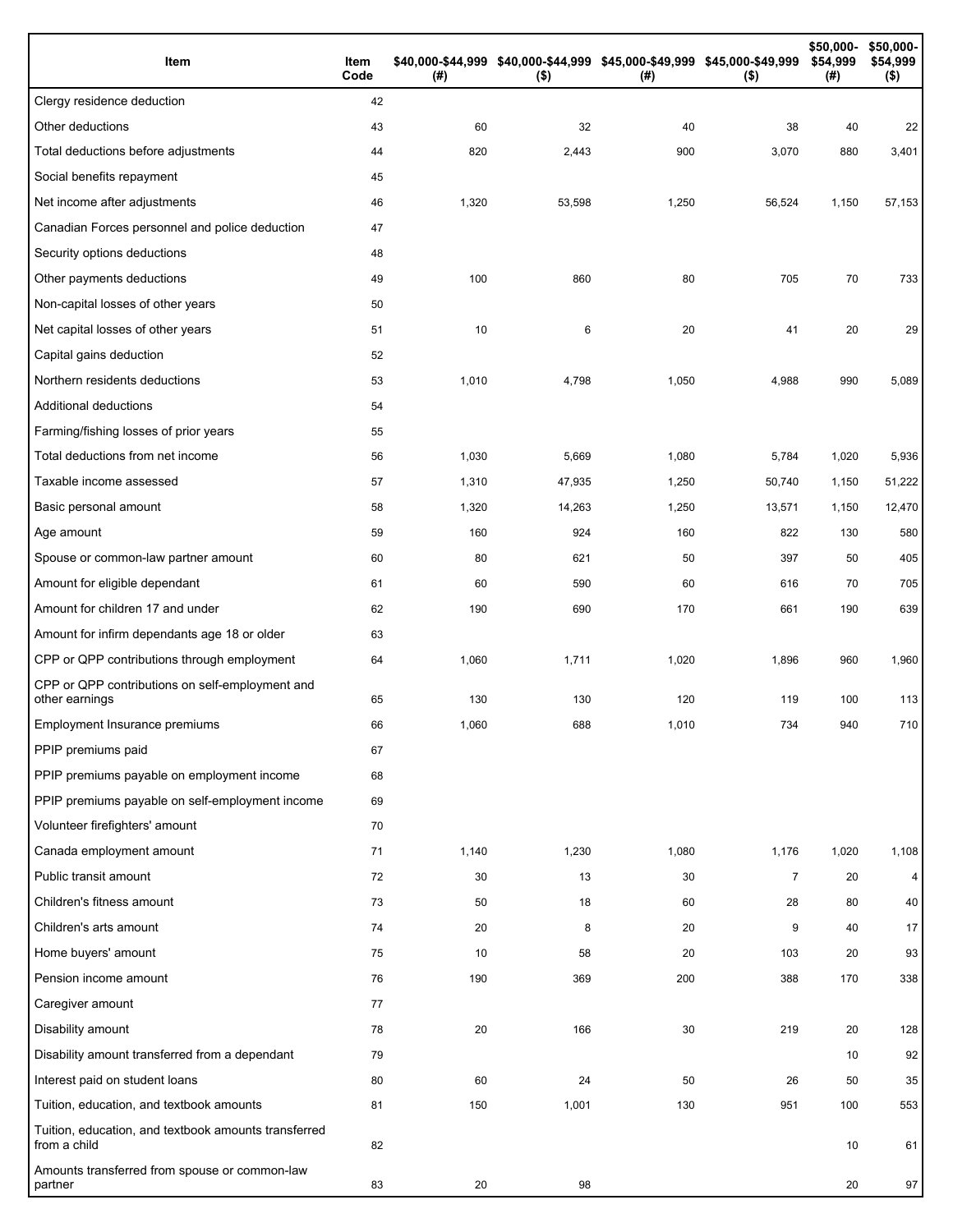| Item                                                | Item<br>Code | (#)   | \$40,000-\$44,999 \$40,000-\$44,999 \$45,000-\$49,999 \$45,000-\$49,999<br>$($ \$) | (#)   | $($ \$) | \$50,000-<br>\$54,999<br>(#) | \$50,000-<br>\$54,999<br>$($ \$) |
|-----------------------------------------------------|--------------|-------|------------------------------------------------------------------------------------|-------|---------|------------------------------|----------------------------------|
| Medical expenses                                    | 84           | 130   | 252                                                                                | 100   | 247     | 90                           | 197                              |
| Total tax credits on personal amounts               | 85           | 1,320 | 3,440                                                                              | 1,250 | 3,328   | 1,150                        | 3,055                            |
| Allowable charitable donations and government gifts | 86           | 270   | 275                                                                                | 250   | 243     | 270                          | 269                              |
| Eligible cultural and ecological gifts              | 87           |       |                                                                                    |       |         |                              |                                  |
| Total tax credit on donations and gifts             | 88           | 270   | 74                                                                                 | 240   | 66      | 270                          | 72                               |
| Total federal non-refundable tax credits            | 89           | 1,320 | 3,514                                                                              | 1,250 | 3,394   | 1,150                        | 3,127                            |
| Federal dividend tax credit                         | 90           | 170   | 96                                                                                 | 180   | 104     | 190                          | 161                              |
| Overseas employment tax credit                      | 91           |       |                                                                                    |       |         |                              |                                  |
| Minimum tax carryover                               | 92           |       |                                                                                    |       |         |                              |                                  |
| Basic federal tax                                   | 93           | 1,250 | 3,619                                                                              | 1,200 | 4,210   | 1,120                        | 4,649                            |
| Federal Foreign Tax Credit                          | 94           | 30    | 3                                                                                  | 30    | 3       | 30                           | 3                                |
| Federal Political contribution tax credit           | 95           | 20    | 5                                                                                  | 30    | 5       | 30                           | 4                                |
| <b>Investment Tax Credit</b>                        | 96           |       |                                                                                    |       |         |                              |                                  |
| Labour-sponsored funds tax credit                   | 97           |       |                                                                                    |       |         |                              |                                  |
| Alternative minimum tax payable                     | 98           |       |                                                                                    |       |         |                              |                                  |
| Net federal tax                                     | 99           | 1,250 | 3,611                                                                              | 1,200 | 4,201   | 1,120                        | 4,638                            |
| CPP contributions on self-employment                | 100          | 130   | 260                                                                                | 120   | 239     | 100                          | 226                              |
| Social Benefits repayment                           | 101          |       |                                                                                    |       |         |                              |                                  |
| <b>Net Provincial Tax</b>                           | 102          | 1,250 | 1,696                                                                              | 1,200 | 1,964   | 1,120                        | 2,160                            |
| Total tax payable                                   | 103          | 1,270 | 5,883                                                                              | 1,210 | 6,733   | 1,130                        | 7,415                            |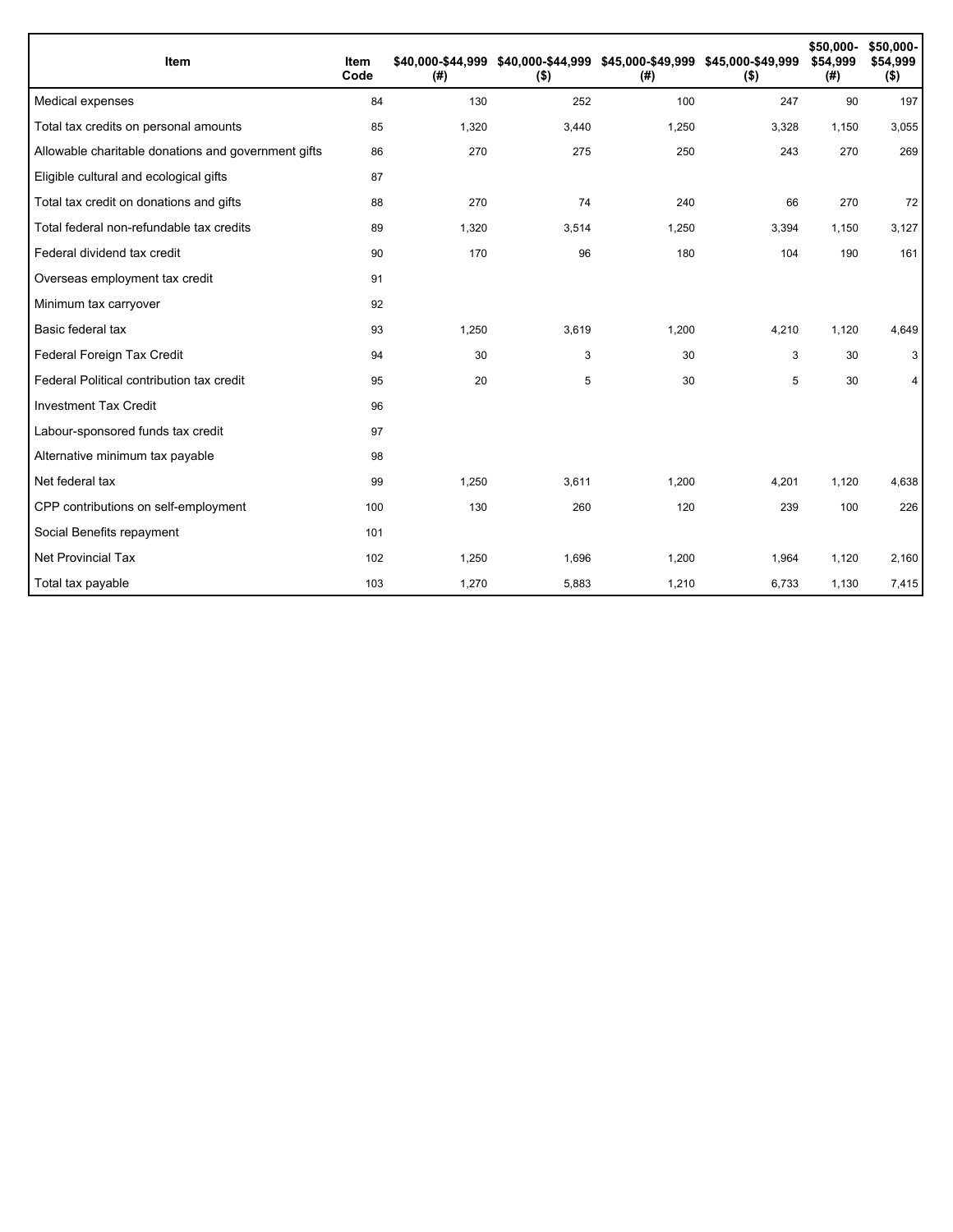| Item                                                                          | Item<br>Code   | (#)   | \$55,000-\$59,999 \$55,000-\$59,999 \$60,000-\$69,999 \$60,000-\$69,999 \$70,000-\$79,999 \$70,000-\$79,999<br>$($ \$) | (# )  | $($ \$) | (# )  | $($ \$) |
|-------------------------------------------------------------------------------|----------------|-------|------------------------------------------------------------------------------------------------------------------------|-------|---------|-------|---------|
| Number of taxable returns                                                     | $\mathbf{1}$   | 1,160 |                                                                                                                        | 2,210 |         | 1,800 |         |
| Number of non-taxable returns                                                 | $\overline{2}$ |       |                                                                                                                        | 20    |         |       |         |
| Total number of returns                                                       | 3              | 1,170 |                                                                                                                        | 2,230 |         | 1,800 |         |
| Employment income                                                             | 4              | 1,040 | 52,545                                                                                                                 | 2,010 | 116,537 | 1,660 | 113,034 |
| Commissions (from employment)                                                 | 5              |       |                                                                                                                        | 20    | 543     | 20    | 448     |
| Other employment income                                                       | 6              | 60    | 626                                                                                                                    | 120   | 1,325   | 90    | 1,029   |
| Old Age Security pension (OASP)                                               | $\overline{7}$ | 120   | 701                                                                                                                    | 210   | 1,223   | 130   | 749     |
| CPP or QPP benefits                                                           | 8              | 190   | 1,538                                                                                                                  | 340   | 2,652   | 220   | 1,749   |
| Other pensions or superannuation                                              | 9              | 140   | 3,705                                                                                                                  | 250   | 7,158   | 170   | 5,747   |
| Elected split-pension amount                                                  | 10             | 30    | 295                                                                                                                    | 60    | 507     | 50    | 378     |
| Universal Child Care Benefit (UCCB)                                           | 11             | 70    | 90                                                                                                                     | 90    | 138     | 60    | 86      |
| Employment Insurance and other<br>benefits                                    | 12             | 170   | 1,377                                                                                                                  | 250   | 1,683   | 130   | 930     |
| Taxable amount of dividends from<br>taxable Canadian corporations             | 13             | 190   | 1,219                                                                                                                  | 430   | 2,923   | 340   | 2,430   |
| Interest and other investment income                                          | 14             | 250   | 341                                                                                                                    | 500   | 725     | 430   | 538     |
| Net partnership income (Limited or<br>non-active partners only)               | 15             |       |                                                                                                                        |       |         |       |         |
| Net rental income                                                             | 16             | 100   | 188                                                                                                                    | 190   | 757     | 170   | 739     |
| Taxable capital gains                                                         | 17             | 80    | 236                                                                                                                    | 170   | 327     | 130   | 541     |
| Registered retirement savings plan<br>income (RRSP)                           | 18             | 140   | 603                                                                                                                    | 260   | 1,326   | 230   | 1,069   |
| Other income                                                                  | 19             | 180   | 645                                                                                                                    | 320   | 1,193   | 240   | 993     |
| Net business income                                                           | 20             | 150   | 2,056                                                                                                                  | 250   | 4,156   | 170   | 2,848   |
| Net professional income                                                       | 21             | 20    | 515                                                                                                                    | 30    | 366     | 30    | 686     |
| Net commission income                                                         | 22             |       |                                                                                                                        |       |         |       |         |
| Net farming income                                                            | 23             |       |                                                                                                                        | 20    | $-93$   | 10    | $-69$   |
| Net fishing income                                                            | 24             |       |                                                                                                                        |       |         |       |         |
| Workers' compensation benefits                                                | 25             | 50    | 287                                                                                                                    | 80    | 799     | 70    | 618     |
| Social assistance payments                                                    | 26             | 10    | 36                                                                                                                     | 30    | 133     | 10    | 66      |
| Net federal supplements                                                       | 27             |       |                                                                                                                        |       |         |       |         |
| Total income assessed                                                         | 28             | 1,170 | 67,148                                                                                                                 | 2,230 | 144,471 | 1,800 | 134,745 |
| Registered pension plan contributions<br>(RPP)                                | 29             | 460   | 1,365                                                                                                                  | 1,080 | 3,826   | 970   | 4,157   |
| RRSP deduction                                                                | 30             | 400   | 1,657                                                                                                                  | 900   | 3,710   | 830   | 4,063   |
| Deduction for elected split-pension<br>amount                                 | 31             | 50    | 430                                                                                                                    | 90    | 874     | 70    | 930     |
| Annual union, professional, or like<br>dues                                   | 32             | 490   | 318                                                                                                                    | 1,080 | 835     | 980   | 890     |
| Child care expenses                                                           | 33             | 90    | 363                                                                                                                    | 170   | 664     | 110   | 518     |
| <b>Business investment loss</b>                                               | 34             |       |                                                                                                                        |       |         |       |         |
| Moving expenses                                                               | 35             | 20    | 36                                                                                                                     | 50    | 266     | 20    | 135     |
| Support payments made                                                         | 36             |       |                                                                                                                        |       |         |       |         |
| Carrying charges and interest<br>expenses                                     | 37             | 220   | 96                                                                                                                     | 460   | 271     | 350   | 137     |
| Deductions for CPP/QPP contributions<br>on self-employment and other earnings | 38             | 80    | 104                                                                                                                    | 110   | 158     | 60    | 102     |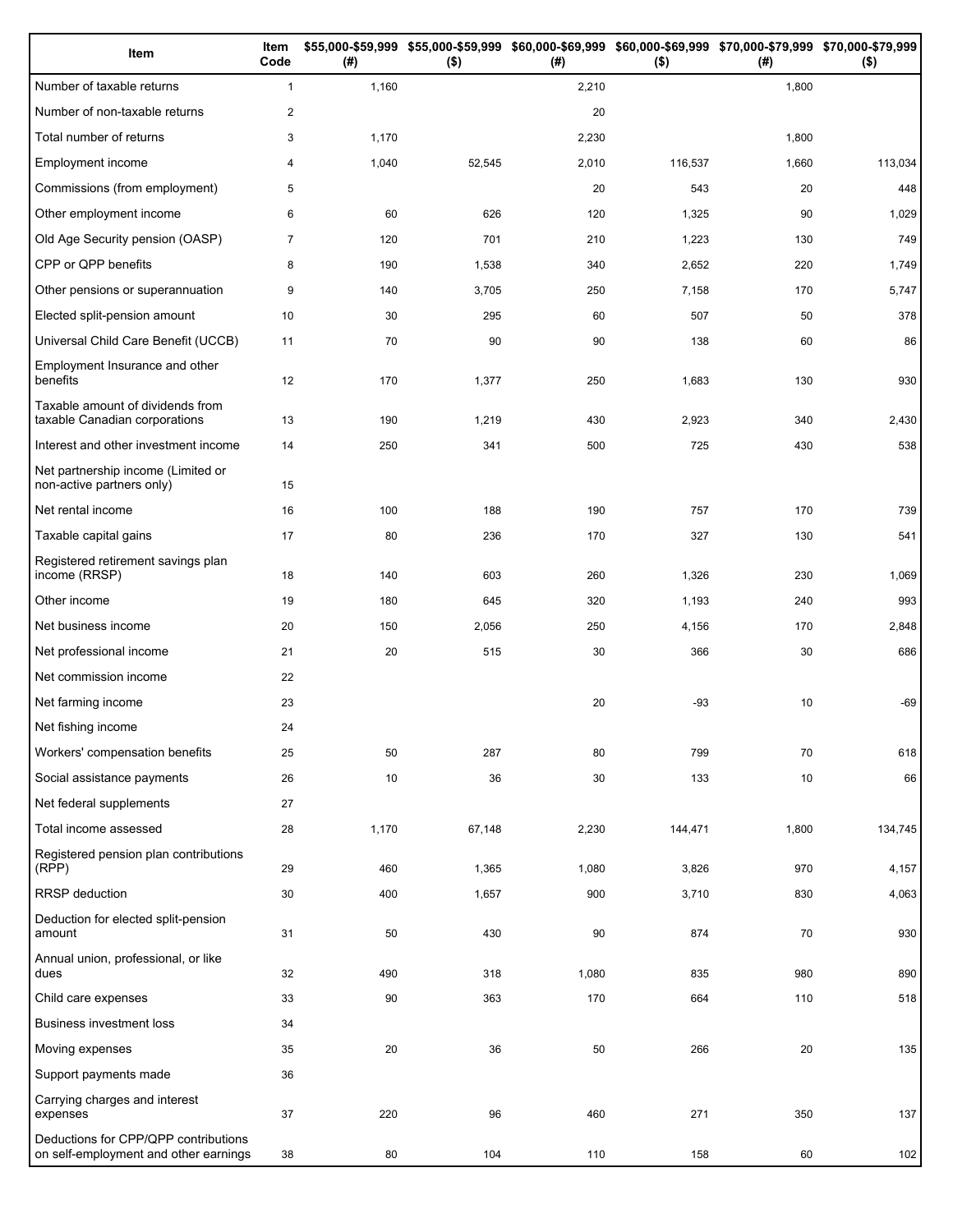| Item                                                                                              | Item<br>Code | \$55,000-\$59,999 \$55,000-\$59,999 \$60,000-\$69,999 \$60,000-\$69,999 \$70,000-\$79,999 \$70,000-\$79,999<br>(# )<br>$($ \$)<br>(# )<br>$($ \$) |        |       | (# )    | $($ \$) |         |
|---------------------------------------------------------------------------------------------------|--------------|---------------------------------------------------------------------------------------------------------------------------------------------------|--------|-------|---------|---------|---------|
| Deductions for provincial parental<br>insurance plan (PPIP) premiums on<br>self-employment income | 39           |                                                                                                                                                   |        |       |         |         |         |
| Exploration and development expenses                                                              | 40           |                                                                                                                                                   |        | 10    | 12      |         |         |
| Other employment expenses                                                                         | 41           | 40                                                                                                                                                | 85     | 80    | 204     | 80      | 284     |
| Clergy residence deduction                                                                        | 42           |                                                                                                                                                   |        | 10    | 155     |         |         |
| Other deductions                                                                                  | 43           | 30                                                                                                                                                | 38     | 60    | 45      | 40      | 43      |
| Total deductions before adjustments                                                               | 44           | 930                                                                                                                                               | 4,511  | 1,890 | 11,059  | 1,570   | 11,375  |
| Social benefits repayment                                                                         | 45           | 30                                                                                                                                                | 10     | 140   | 163     | 130     | 151     |
| Net income after adjustments                                                                      | 46           | 1,170                                                                                                                                             | 62,627 | 2,230 | 133,249 | 1,800   | 123,218 |
| Canadian Forces personnel and police<br>deduction                                                 | 47           |                                                                                                                                                   |        |       |         |         |         |
| Security options deductions                                                                       | 48           |                                                                                                                                                   |        |       |         |         |         |
| Other payments deductions                                                                         | 49           | 60                                                                                                                                                | 324    | 100   | 946     | 70      | 684     |
| Non-capital losses of other years                                                                 | 50           |                                                                                                                                                   |        |       |         |         |         |
| Net capital losses of other years                                                                 | 51           | 10                                                                                                                                                | 56     | 40    | 33      | 30      | 39      |
| Capital gains deduction                                                                           | 52           |                                                                                                                                                   |        |       |         |         |         |
| Northern residents deductions                                                                     | 53           | 1,010                                                                                                                                             | 5,327  | 2,010 | 10,985  | 1,650   | 9,503   |
| Additional deductions                                                                             | 54           |                                                                                                                                                   |        |       |         |         |         |
| Farming/fishing losses of prior years                                                             | 55           |                                                                                                                                                   |        |       |         |         |         |
| Total deductions from net income                                                                  | 56           | 1,020                                                                                                                                             | 5,744  | 2,030 | 12,047  | 1,660   | 10,405  |
| Taxable income assessed                                                                           | 57           | 1,170                                                                                                                                             | 56,889 | 2,220 | 121,213 | 1,800   | 112,813 |
| Basic personal amount                                                                             | 58           | 1,170                                                                                                                                             | 12,638 | 2,230 | 24,080  | 1,800   | 19,483  |
| Age amount                                                                                        | 59           | 120                                                                                                                                               | 447    | 220   | 610     | 130     | 246     |
| Spouse or common-law partner<br>amount                                                            | 60           | 60                                                                                                                                                | 426    | 100   | 648     | 90      | 653     |
| Amount for eligible dependant                                                                     | 61           | 70                                                                                                                                                | 664    | 130   | 1,310   | 110     | 1,109   |
| Amount for children 17 and under                                                                  | 62           | 190                                                                                                                                               | 674    | 400   | 1,416   | 340     | 1,221   |
| Amount for infirm dependants age 18<br>or older                                                   | 63           |                                                                                                                                                   |        |       |         |         |         |
| CPP or QPP contributions through<br>employment                                                    | 64           | 1,000                                                                                                                                             | 2,136  | 1,930 | 4,250   | 1,620   | 3,614   |
| CPP or QPP contributions on<br>self-employment and other earnings                                 | 65           | 80                                                                                                                                                | 104    | 110   | 158     | 60      | 102     |
| Employment Insurance premiums                                                                     | 66           | 980                                                                                                                                               | 772    | 1,900 | 1,527   | 1,580   | 1,287   |
| PPIP premiums paid                                                                                | 67           |                                                                                                                                                   |        |       |         |         |         |
| PPIP premiums payable on<br>employment income                                                     | 68           |                                                                                                                                                   |        |       |         |         |         |
| PPIP premiums payable on<br>self-employment income                                                | 69           |                                                                                                                                                   |        |       |         |         |         |
| Volunteer firefighters' amount                                                                    | 70           |                                                                                                                                                   |        | 20    | 45      | 10      | 36      |
| Canada employment amount                                                                          | 71           | 1,050                                                                                                                                             | 1,144  | 2,030 | 2,213   | 1,680   | 1,827   |
| Public transit amount                                                                             | 72           |                                                                                                                                                   |        | 40    | 10      | 20      | 6       |
| Children's fitness amount                                                                         | 73           | 90                                                                                                                                                | 40     | 200   | 98      | 170     | 88      |
| Children's arts amount                                                                            | 74           | 40                                                                                                                                                | 15     | 80    | 33      | 80      | 39      |
| Home buyers' amount                                                                               | 75           | 20                                                                                                                                                | 107    | 50    | 223     | 30      | 138     |
| Pension income amount                                                                             | 76           | 160                                                                                                                                               | 315    | 280   | 551     | 210     | 401     |
| Caregiver amount                                                                                  | 77           |                                                                                                                                                   |        |       |         |         |         |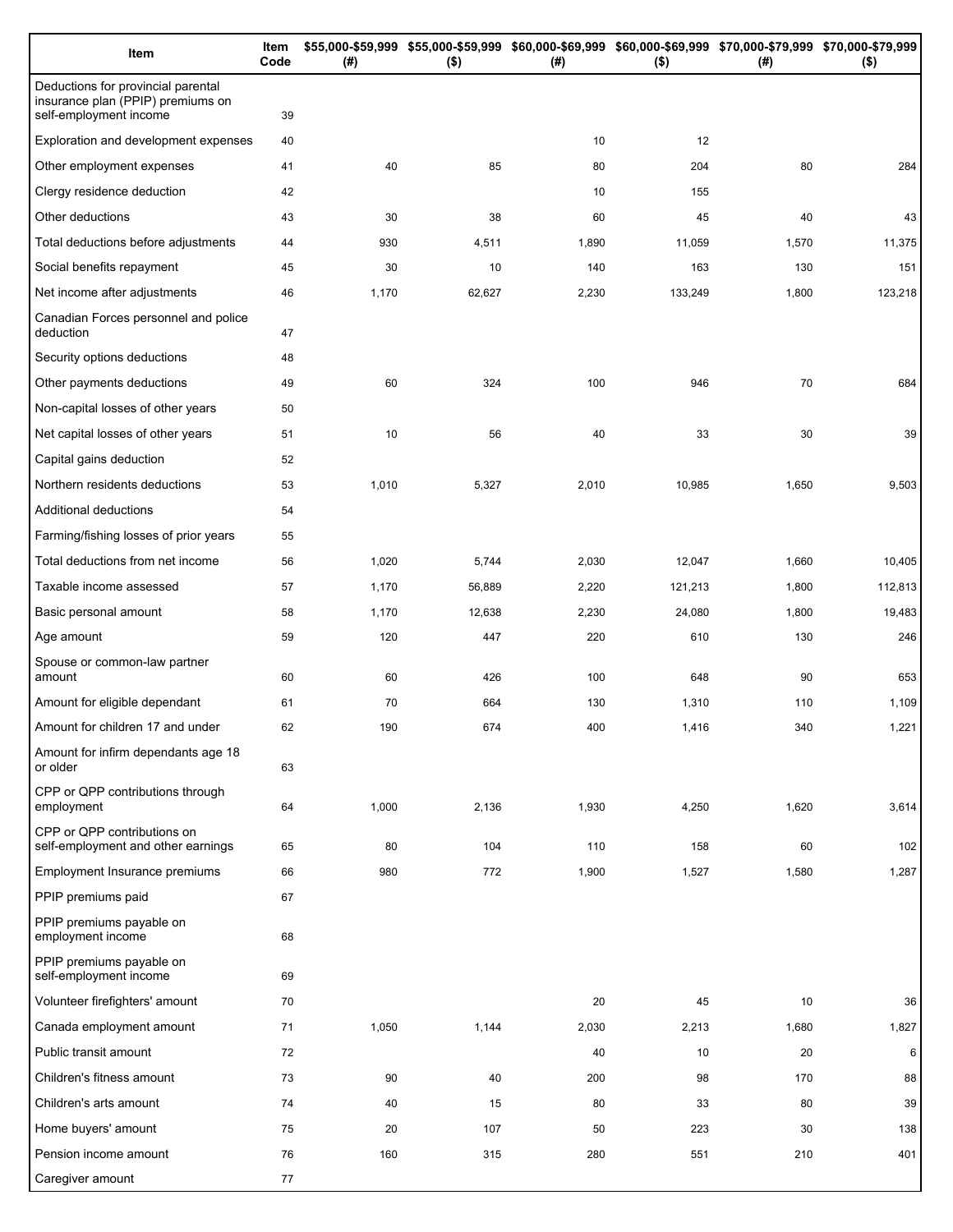| Item                                                                 | Item<br>Code | (# )  | \$55,000-\$59,999 \$55,000-\$59,999 \$60,000-\$69,999 \$60,000-\$69,999 \$70,000-\$79,999 \$70,000-\$79,999<br>$($ \$) | (# )  | $($ \$)        | (#)   | $($ \$) |
|----------------------------------------------------------------------|--------------|-------|------------------------------------------------------------------------------------------------------------------------|-------|----------------|-------|---------|
| Disability amount                                                    | 78           | 10    | 91                                                                                                                     | 30    | 189            | 10    | 106     |
| Disability amount transferred from a<br>dependant                    | 79           | 10    | 119                                                                                                                    | 10    | 136            | 20    | 232     |
| Interest paid on student loans                                       | 80           | 50    | 23                                                                                                                     | 100   | 65             | 80    | 45      |
| Tuition, education, and textbook<br>amounts                          | 81           | 80    | 503                                                                                                                    | 170   | 1,022          | 110   | 562     |
| Tuition, education, and textbook<br>amounts transferred from a child | 82           | 10    | 38                                                                                                                     | 30    | 134            | 30    | 142     |
| Amounts transferred from spouse or<br>common-law partner             | 83           | 20    | 101                                                                                                                    | 50    | 240            | 30    | 106     |
| Medical expenses                                                     | 84           | 90    | 210                                                                                                                    | 160   | 363            | 90    | 259     |
| Total tax credits on personal amounts                                | 85           | 1,170 | 3,095                                                                                                                  | 2,230 | 5,904          | 1,800 | 4,762   |
| Allowable charitable donations and<br>government gifts               | 86           | 270   | 231                                                                                                                    | 620   | 693            | 540   | 701     |
| Eligible cultural and ecological gifts                               | 87           |       |                                                                                                                        |       |                |       |         |
| Total tax credit on donations and gifts                              | 88           | 260   | 61                                                                                                                     | 620   | 187            | 540   | 192     |
| Total federal non-refundable tax credits                             | 89           | 1,170 | 3,156                                                                                                                  | 2,230 | 6,092          | 1,800 | 4,954   |
| Federal dividend tax credit                                          | 90           | 190   | 166                                                                                                                    | 430   | 404            | 340   | 335     |
| Overseas employment tax credit                                       | 91           |       |                                                                                                                        |       |                |       |         |
| Minimum tax carryover                                                | 92           |       |                                                                                                                        |       |                |       |         |
| Basic federal tax                                                    | 93           | 1,160 | 5,736                                                                                                                  | 2,200 | 13,572         | 1,790 | 14,141  |
| Federal Foreign Tax Credit                                           | 94           | 40    | 9                                                                                                                      | 110   | 23             | 70    | 13      |
| Federal Political contribution tax credit                            | 95           | 20    | 3                                                                                                                      | 40    | $\overline{7}$ | 40    | 8       |
| <b>Investment Tax Credit</b>                                         | 96           |       |                                                                                                                        |       |                |       |         |
| Labour-sponsored funds tax credit                                    | 97           |       |                                                                                                                        |       |                |       |         |
| Alternative minimum tax payable                                      | 98           |       |                                                                                                                        |       |                |       |         |
| Net federal tax                                                      | 99           | 1,150 | 5,723                                                                                                                  | 2,200 | 13,542         | 1,790 | 14,120  |
| CPP contributions on self-employment                                 | 100          | 80    | 209                                                                                                                    | 110   | 315            | 60    | 203     |
| Social Benefits repayment                                            | 101          | 30    | 10                                                                                                                     | 140   | 163            | 130   | 151     |
| <b>Net Provincial Tax</b>                                            | 102          | 1,150 | 2,644                                                                                                                  | 2,190 | 6,191          | 1,790 | 6,406   |
| Total tax payable                                                    | 103          | 1,160 | 9,004                                                                                                                  | 2,210 | 21,226         | 1,800 | 21,736  |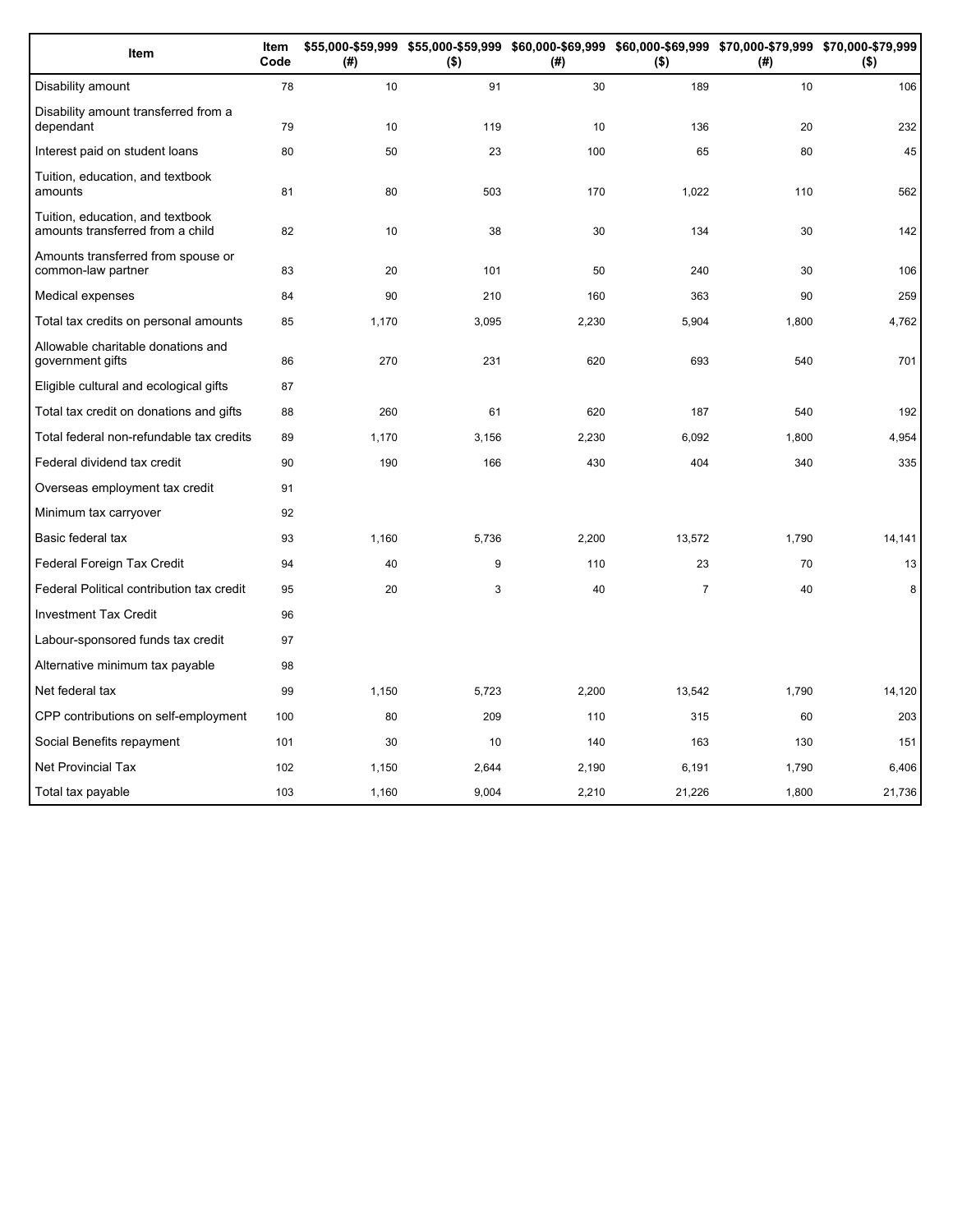| Item                                                              | Item<br>Code   | (# )  | $($ \$) | (#)   | ( \$)   | \$80,000-\$89,999 \$80,000-\$89,999 \$90,000-\$99,999 \$90,000-\$99,999 \$100,000-\$149,999 \$100,000-\$149,999<br>(#) | $($ \$) |
|-------------------------------------------------------------------|----------------|-------|---------|-------|---------|------------------------------------------------------------------------------------------------------------------------|---------|
| Number of taxable returns                                         | $\mathbf{1}$   | 1,490 |         | 1,100 |         | 1,800                                                                                                                  |         |
| Number of non-taxable returns                                     | 2              |       |         |       |         |                                                                                                                        |         |
| Total number of returns                                           | 3              | 1,500 |         | 1,100 |         | 1,800                                                                                                                  |         |
| Employment income                                                 | $\overline{4}$ | 1,390 | 107,813 | 1,030 | 88,870  | 1,660                                                                                                                  | 170,796 |
| Commissions (from employment)                                     | 5              | 10    | 507     |       |         | 30                                                                                                                     | 1,406   |
| Other employment income                                           | 6              | 80    | 559     | 60    | 454     | 130                                                                                                                    | 511     |
| Old Age Security pension (OASP)                                   | $\overline{7}$ | 110   | 634     | 70    | 410     | 120                                                                                                                    | 607     |
| CPP or QPP benefits                                               | 8              | 160   | 1,398   | 120   | 957     | 190                                                                                                                    | 1,433   |
| Other pensions or superannuation                                  | 9              | 130   | 3,996   | 90    | 2,919   | 200                                                                                                                    | 6,280   |
| Elected split-pension amount                                      | 10             | 40    | 308     | 30    | 296     | 40                                                                                                                     | 371     |
| Universal Child Care Benefit<br>(UCCB)                            | 11             | 40    | 64      | 20    | 34      | 20                                                                                                                     | 29      |
| Employment Insurance and other<br>benefits                        | 12             | 70    | 390     | 50    | 292     | 40                                                                                                                     | 211     |
| Taxable amount of dividends from<br>taxable Canadian corporations | 13             | 310   | 2,802   | 290   | 3,041   | 580                                                                                                                    | 9,173   |
| Interest and other investment<br>income                           | 14             | 390   | 666     | 310   | 338     | 570                                                                                                                    | 1,065   |
| Net partnership income (Limited<br>or non-active partners only)   | 15             |       |         |       |         |                                                                                                                        |         |
| Net rental income                                                 | 16             | 170   | 354     | 150   | 485     | 310                                                                                                                    | 1,354   |
| Taxable capital gains                                             | 17             | 120   | 340     | 130   | 433     | 230                                                                                                                    | 1,885   |
| Registered retirement savings<br>plan income (RRSP)               | 18             | 200   | 1,011   | 160   | 1,006   | 230                                                                                                                    | 2,470   |
| Other income                                                      | 19             | 230   | 877     | 190   | 1,184   | 360                                                                                                                    | 4,141   |
| Net business income                                               | 20             | 200   | 4,350   | 140   | 2,916   | 210                                                                                                                    | 7,625   |
| Net professional income                                           | 21             | 20    | 425     | 20    | 515     | 50                                                                                                                     | 2,332   |
| Net commission income                                             | 22             |       |         |       |         | 10                                                                                                                     | 251     |
| Net farming income                                                | 23             | 10    | 6       |       |         | 10                                                                                                                     | $-36$   |
| Net fishing income                                                | 24             |       |         |       |         |                                                                                                                        |         |
| Workers' compensation benefits                                    | 25             | 40    | 450     | 30    | 179     | 40                                                                                                                     | 303     |
| Social assistance payments                                        | 26             |       |         |       |         |                                                                                                                        |         |
| Net federal supplements                                           | 27             |       |         |       |         |                                                                                                                        |         |
| Total income assessed                                             | 28             | 1,500 | 127,100 | 1,100 | 104,459 | 1,800                                                                                                                  | 212,264 |
| Registered pension plan<br>contributions (RPP)                    | 29             | 890   | 4,540   | 660   | 3,778   | 990                                                                                                                    | 6,377   |
| RRSP deduction                                                    | 30             | 780   | 4,811   | 600   | 4,237   | 1,100                                                                                                                  | 11,131  |
| Deduction for elected<br>split-pension amount                     | 31             | 50    | 659     | 40    | 476     | 100                                                                                                                    | 1,239   |
| Annual union, professional, or like<br>dues                       | 32             | 880   | 903     | 630   | 701     | 780                                                                                                                    | 804     |
| Child care expenses                                               | 33             | 80    | 331     | 50    | 203     | 50                                                                                                                     | 202     |
| Business investment loss                                          | 34             |       |         |       |         |                                                                                                                        |         |
| Moving expenses                                                   | 35             | 20    | 71      | 10    | 45      | 30                                                                                                                     | 200     |
| Support payments made                                             | 36             |       |         |       |         |                                                                                                                        |         |
| Carrying charges and interest<br>expenses                         | 37             | 310   | 284     | 250   | 262     | 450                                                                                                                    | 445     |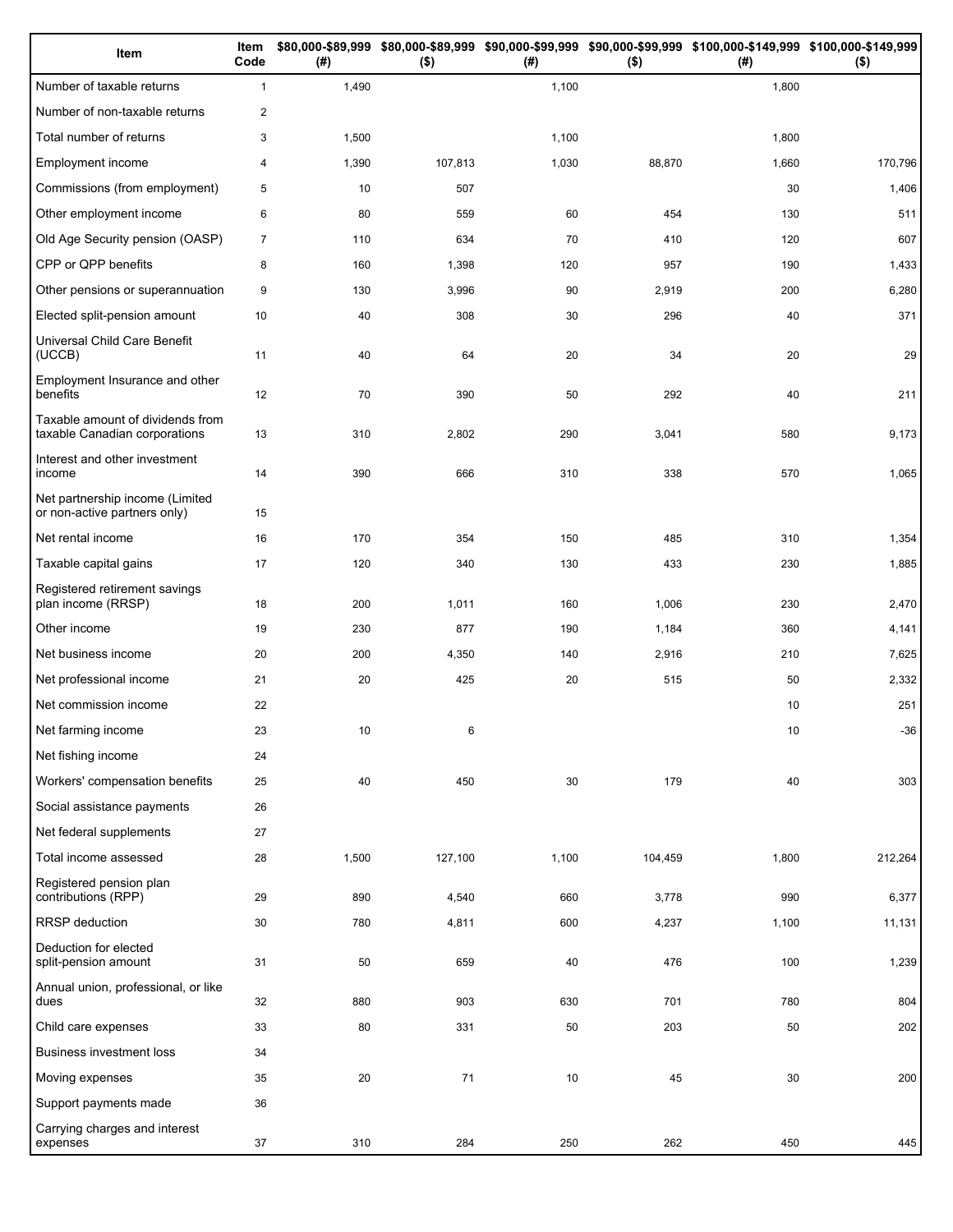| Item                                                                                              | Item<br>Code | (#)         | $($ \$)        | (#)       | $($ \$)   | \$80,000-\$89,999 \$80,000-\$89,999 \$90,000-\$99,999 \$90,000-\$99,999 \$100,000-\$149,999 \$100,000-\$149,999<br>(#) | $($ \$)        |
|---------------------------------------------------------------------------------------------------|--------------|-------------|----------------|-----------|-----------|------------------------------------------------------------------------------------------------------------------------|----------------|
| Deductions for CPP/QPP<br>contributions on self-employment<br>and other earnings                  | 38           | 70          | 127            | 40        | 80        | 100                                                                                                                    | 189            |
| Deductions for provincial parental<br>insurance plan (PPIP) premiums<br>on self-employment income | 39           |             |                |           |           |                                                                                                                        |                |
| Exploration and development<br>expenses                                                           | 40           |             |                |           |           | 20                                                                                                                     | 52             |
| Other employment expenses                                                                         | 41           | 50          | 232            | 40        | 119       | 80                                                                                                                     | 434            |
| Clergy residence deduction                                                                        | 42           |             |                |           |           |                                                                                                                        |                |
| Other deductions                                                                                  | 43           | 40          | 43             | 10        | 20        | 30                                                                                                                     | 151            |
| Total deductions before<br>adjustments                                                            | 44           | 1,370       | 12,127         | 1,010     | 9,944     | 1,660                                                                                                                  | 21,474         |
| Social benefits repayment                                                                         | 45           | 110         | 184            | 80        | 184       | 110                                                                                                                    | 472            |
| Net income after adjustments                                                                      | 46           | 1,500       | 114,788        | 1,100     | 94,330    | 1,800                                                                                                                  | 190,318        |
| Canadian Forces personnel and<br>police deduction                                                 | 47           |             |                |           |           |                                                                                                                        |                |
| Security options deductions                                                                       | 48           |             |                |           |           |                                                                                                                        |                |
| Other payments deductions                                                                         | 49           | 50          | 465            | 30        | 218       | 40                                                                                                                     | 336            |
| Non-capital losses of other years                                                                 | 50           |             |                |           |           |                                                                                                                        |                |
| Net capital losses of other years                                                                 | 51           | 20          | 31             | 40        | 23        | 60                                                                                                                     | 75             |
| Capital gains deduction                                                                           | 52           |             |                |           |           |                                                                                                                        |                |
| Northern residents deductions                                                                     | 53           | 1,400       | 8,354          | 1,030     | 6,485     | 1,690                                                                                                                  | 11,355         |
| Additional deductions                                                                             | 54           |             |                |           |           |                                                                                                                        |                |
| Farming/fishing losses of prior<br>years                                                          | 55           |             |                |           |           |                                                                                                                        |                |
| Total deductions from net income                                                                  | 56           | 1,400       | 8,896          | 1,040     | 6,825     | 1,700                                                                                                                  | 12,164         |
| Taxable income assessed                                                                           | 57           | 1,500       | 105,892        | 1,100     | 87,505    | 1,800                                                                                                                  | 178,154        |
| Basic personal amount                                                                             | 58           | 1,500       | 16,222         | 1,100     | 11,926    | 1,800                                                                                                                  | 19,447         |
| Age amount                                                                                        | 59           | 60          | 66             | 20        | $24\,$    |                                                                                                                        |                |
| Spouse or common-law partner<br>amount                                                            | 60           | 90          | 659            | 70        | 526       | 140                                                                                                                    | 1,050          |
| Amount for eligible dependant                                                                     | 61           | 60          | 612            | 40        | 400       | 60                                                                                                                     | 603            |
| Amount for children 17 and under                                                                  | 62           | 330         | 1,199          | 270       | 1,012     | 470                                                                                                                    | 1,808          |
| Amount for infirm dependants age<br>18 or older                                                   | 63           |             |                |           |           |                                                                                                                        |                |
| CPP or QPP contributions<br>through employment                                                    | 64           | 1,360       | 3,036          | 1,010     | 2,268     | 1,620                                                                                                                  | 3,638          |
| CPP or QPP contributions on<br>self-employment and other                                          |              |             |                |           |           |                                                                                                                        |                |
| earnings<br>Employment Insurance premiums                                                         | 65<br>66     | 70<br>1,320 | 127<br>1,082   | 40<br>980 | 80<br>801 | 100<br>1,510                                                                                                           | 189<br>1,235   |
| PPIP premiums paid                                                                                | 67           |             |                |           |           |                                                                                                                        |                |
| PPIP premiums payable on                                                                          |              |             |                |           |           |                                                                                                                        |                |
| employment income                                                                                 | 68           |             |                |           |           |                                                                                                                        |                |
| PPIP premiums payable on<br>self-employment income                                                | 69           |             |                |           |           |                                                                                                                        |                |
| Volunteer firefighters' amount                                                                    | 70           | 10          | 39             | 10        | 42        | 20                                                                                                                     | 69             |
| Canada employment amount                                                                          | 71           | 1,400       | 1,532          | 1,040     | 1,133     | 1,670                                                                                                                  | 1,824          |
| Public transit amount                                                                             | 72           | 20          | $\overline{7}$ | 30        | 8         | 30                                                                                                                     | $\overline{7}$ |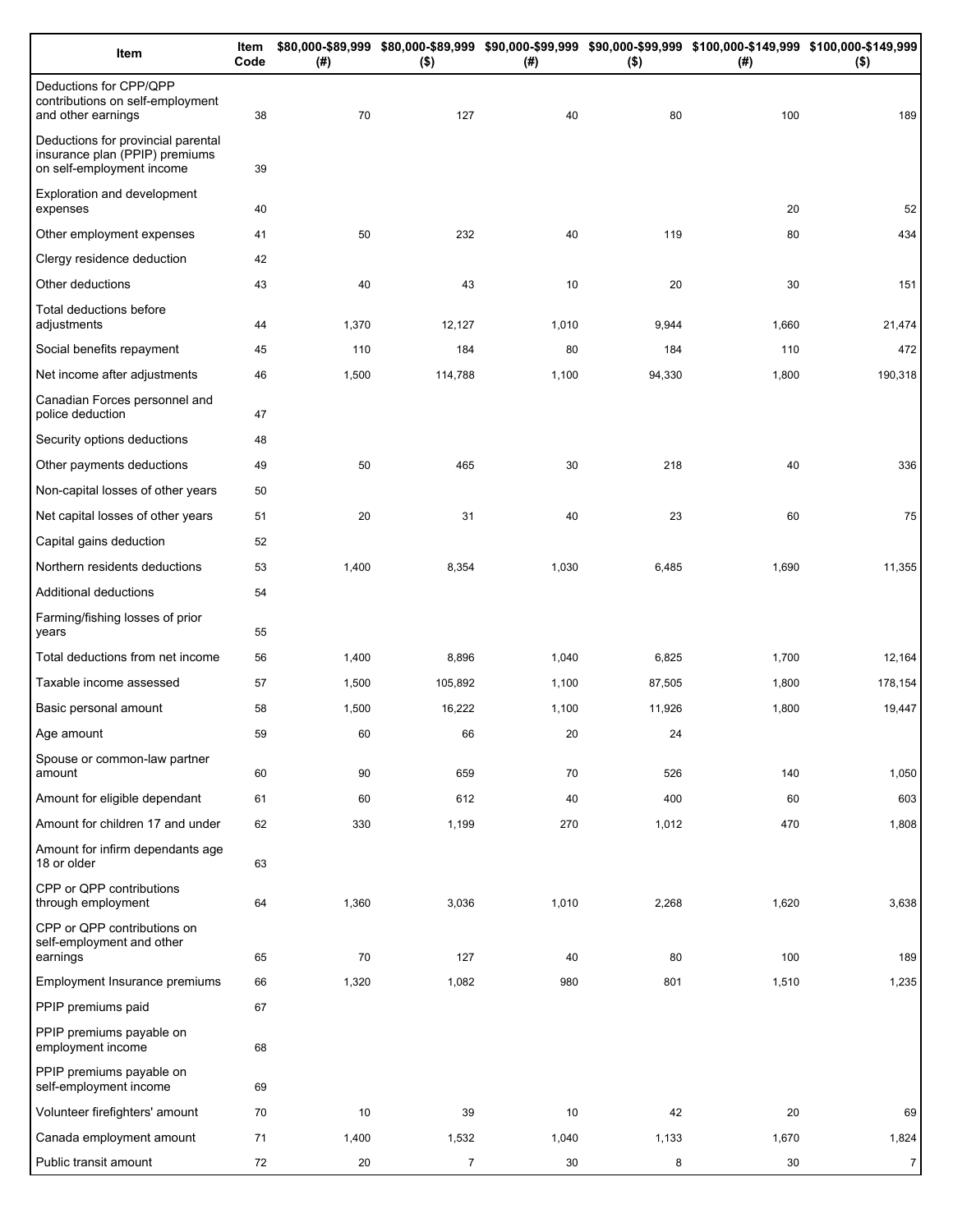| Item                                                                 | Item<br>Code | (# )  | $($ \$) | (#)   | $($ \$) | \$80,000-\$89,999 \$80,000-\$89,999 \$90,000-\$99,999 \$90,000-\$99,999 \$100,000-\$149,999 \$100,000-\$149,999<br>(#) | $($ \$) |
|----------------------------------------------------------------------|--------------|-------|---------|-------|---------|------------------------------------------------------------------------------------------------------------------------|---------|
| Children's fitness amount                                            | 73           | 180   | 95      | 170   | 93      | 300                                                                                                                    | 170     |
| Children's arts amount                                               | 74           | 60    | 29      | 70    | 38      | 130                                                                                                                    | 69      |
| Home buyers' amount                                                  | 75           | 20    | 101     | 30    | 135     | 20                                                                                                                     | 113     |
| Pension income amount                                                | 76           | 160   | 312     | 110   | 222     | 240                                                                                                                    | 461     |
| Caregiver amount                                                     | 77           |       |         |       |         | 10                                                                                                                     | 47      |
| Disability amount                                                    | 78           | 10    | 83      |       |         | 10                                                                                                                     | 98      |
| Disability amount transferred from<br>a dependant                    | 79           | 10    | 125     | 10    | 114     | 30                                                                                                                     | 314     |
| Interest paid on student loans                                       | 80           | 60    | 44      | 40    | 21      | 40                                                                                                                     | 21      |
| Tuition, education, and textbook<br>amounts                          | 81           | 90    | 452     | 60    | 192     | 80                                                                                                                     | 451     |
| Tuition, education, and textbook<br>amounts transferred from a child | 82           | 40    | 189     | 40    | 188     | 130                                                                                                                    | 601     |
| Amounts transferred from spouse<br>or common-law partner             | 83           | 30    | 133     | 20    | 96      | 30                                                                                                                     | 119     |
| Medical expenses                                                     | 84           | 70    | 193     | 60    | 247     | 110                                                                                                                    | 324     |
| Total tax credits on personal<br>amounts                             | 85           | 1,500 | 3,954   | 1,100 | 2,943   | 1,800                                                                                                                  | 4,903   |
| Allowable charitable donations<br>and government gifts               | 86           | 530   | 717     | 420   | 543     | 780                                                                                                                    | 1,315   |
| Eligible cultural and ecological<br>gifts                            | 87           |       |         |       |         |                                                                                                                        |         |
| Total tax credit on donations and<br>gifts                           | 88           | 530   | 196     | 420   | 148     | 780                                                                                                                    | 364     |
| Total federal non-refundable tax<br>credits                          | 89           | 1,500 | 4,151   | 1,100 | 3,091   | 1,800                                                                                                                  | 5,267   |
| Federal dividend tax credit                                          | 90           | 310   | 383     | 290   | 411     | 580                                                                                                                    | 1,262   |
| Overseas employment tax credit                                       | 91           |       |         |       |         |                                                                                                                        |         |
| Minimum tax carryover                                                | 92           |       |         |       |         |                                                                                                                        |         |
| Basic federal tax                                                    | 93           | 1,490 | 14,280  | 1,100 | 12,459  | 1,790                                                                                                                  | 28,404  |
| Federal Foreign Tax Credit                                           | 94           | 80    | 17      | 70    | 8       | 130                                                                                                                    | 64      |
| Federal Political contribution tax<br>credit                         | 95           | 30    | 6       | 40    | 6       | 60                                                                                                                     | 11      |
| <b>Investment Tax Credit</b>                                         | 96           |       |         |       |         |                                                                                                                        |         |
| Labour-sponsored funds tax credit                                    | 97           |       |         |       |         |                                                                                                                        |         |
| Alternative minimum tax payable                                      | 98           |       |         |       |         |                                                                                                                        |         |
| Net federal tax                                                      | 99           | 1,490 | 14,245  | 1,100 | 12,445  | 1,790                                                                                                                  | 28,326  |
| CPP contributions on<br>self-employment                              | 100          | 70    | 254     | 40    | 160     | 100                                                                                                                    | 379     |
| Social Benefits repayment                                            | 101          | 110   | 184     | 80    | 184     | 110                                                                                                                    | 472     |
| Net Provincial Tax                                                   | 102          | 1,480 | 6,411   | 1,100 | 5,570   | 1,780                                                                                                                  | 12,737  |
| Total tax payable                                                    | 103          | 1,490 | 21,812  | 1,100 | 18,889  | 1,800                                                                                                                  | 42,718  |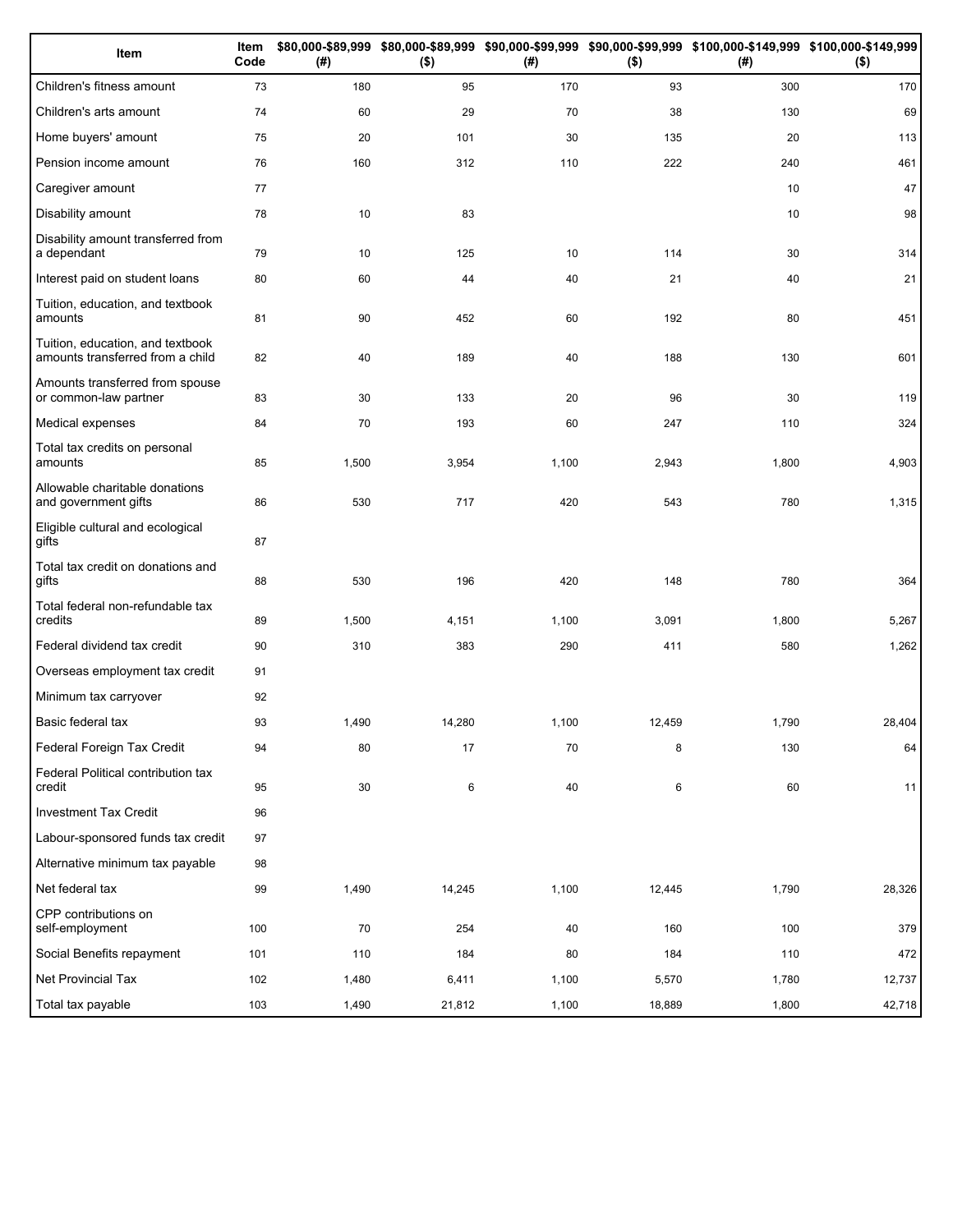| Item                                                                                           | Item<br>Code   | (#) | \$150,000-\$249,999 \$150,000-\$249,999<br>$($ \$) | and<br>over $(#)$ | \$250,000 \$250,000<br>and<br>over (\$) |
|------------------------------------------------------------------------------------------------|----------------|-----|----------------------------------------------------|-------------------|-----------------------------------------|
| Number of taxable returns                                                                      | $\mathbf{1}$   | 510 |                                                    | 130               |                                         |
| Number of non-taxable returns                                                                  | $\overline{2}$ |     |                                                    |                   |                                         |
| Total number of returns                                                                        | 3              | 510 |                                                    | 130               |                                         |
| Employment income                                                                              | 4              | 440 | 60,955                                             | 100               | 34,069                                  |
| Commissions (from employment)                                                                  | 5              | 20  | 2,655                                              |                   |                                         |
| Other employment income                                                                        | 6              | 60  | 681                                                |                   |                                         |
| Old Age Security pension (OASP)                                                                | $\overline{7}$ | 40  | 167                                                | 20                | 97                                      |
| CPP or QPP benefits                                                                            | 8              | 70  | 531                                                | 30                | 254                                     |
| Other pensions or superannuation                                                               | 9              | 80  | 2,923                                              | 20                | 795                                     |
| Elected split-pension amount                                                                   | 10             | 20  | 93                                                 |                   |                                         |
| Universal Child Care Benefit (UCCB)                                                            | 11             |     |                                                    |                   |                                         |
| Employment Insurance and other benefits                                                        | 12             |     |                                                    |                   |                                         |
| Taxable amount of dividends from taxable Canadian corporations                                 | 13             | 260 | 8,396                                              | 100               | 15,090                                  |
| Interest and other investment income                                                           | 14             | 220 | 1,124                                              | 80                | 915                                     |
| Net partnership income (Limited or non-active partners only)                                   | 15             |     |                                                    |                   |                                         |
| Net rental income                                                                              | 16             | 100 | 813                                                | 30                | 937                                     |
| Taxable capital gains                                                                          | 17             | 110 | 1,919                                              | 40                | 4,614                                   |
| Registered retirement savings plan income (RRSP)                                               | 18             | 50  | 913                                                |                   |                                         |
| Other income                                                                                   | 19             | 170 | 4,186                                              | 50                | 15,630                                  |
| Net business income                                                                            | 20             | 60  | 3,743                                              | 20                | 1,694                                   |
| Net professional income                                                                        | 21             | 20  | 3,054                                              |                   |                                         |
| Net commission income                                                                          | 22             |     |                                                    |                   |                                         |
| Net farming income                                                                             | 23             |     |                                                    |                   |                                         |
| Net fishing income                                                                             | 24             |     |                                                    |                   |                                         |
| Workers' compensation benefits                                                                 | 25             | 10  | 82                                                 |                   |                                         |
| Social assistance payments                                                                     | 26             |     |                                                    |                   |                                         |
| Net federal supplements                                                                        | 27             |     |                                                    |                   |                                         |
| Total income assessed                                                                          | 28             | 510 | 92,312                                             | 130               | 78,580                                  |
| Registered pension plan contributions (RPP)                                                    | 29             | 230 | 1,821                                              | 20                | 212                                     |
| <b>RRSP</b> deduction                                                                          | 30             | 360 | 5,709                                              | 70                | 1,616                                   |
| Deduction for elected split-pension amount                                                     | 31             | 40  | 792                                                | 10                | 131                                     |
| Annual union, professional, or like dues                                                       | 32             | 150 | 139                                                | 10                | 6                                       |
| Child care expenses                                                                            | 33             | 10  | 55                                                 |                   |                                         |
| <b>Business investment loss</b>                                                                | 34             |     |                                                    |                   |                                         |
| Moving expenses                                                                                | 35             | 10  | 115                                                |                   |                                         |
| Support payments made                                                                          | 36             |     |                                                    |                   |                                         |
| Carrying charges and interest expenses                                                         | 37             | 160 | 397                                                | 60                | 423                                     |
| Deductions for CPP/QPP contributions on self-employment and other earnings                     | 38             | 40  | 86                                                 | 10                | 30                                      |
| Deductions for provincial parental insurance plan (PPIP) premiums on<br>self-employment income | 39             |     |                                                    |                   |                                         |
| Exploration and development expenses                                                           | 40             | 20  | 155                                                | 10                | 548                                     |
| Other employment expenses                                                                      | 41             | 40  | 464                                                | 10                | 554                                     |
| Clergy residence deduction                                                                     | 42             |     |                                                    |                   |                                         |
| Other deductions                                                                               | 43             | 10  | 36                                                 |                   |                                         |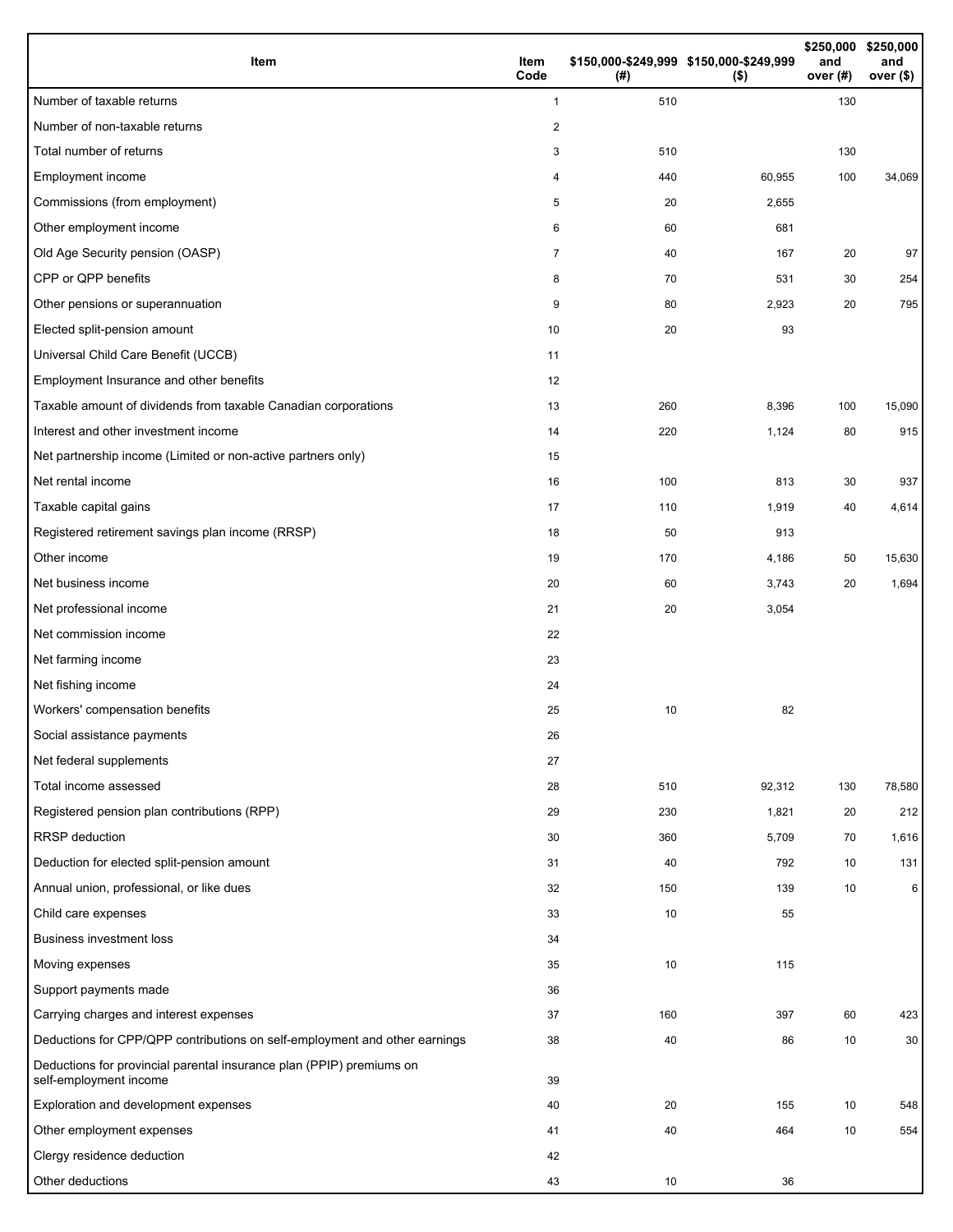| Item                                                              | <b>Item Code</b> | (# ) | \$150,000-\$249,999 \$150,000-\$249,999<br>$($ \$) | \$250,000<br>and<br>over (#) | \$250,000<br>and<br>over $($)$ |
|-------------------------------------------------------------------|------------------|------|----------------------------------------------------|------------------------------|--------------------------------|
| Total deductions before adjustments                               | 44               | 470  | 9,836                                              | 110                          | 6,398                          |
| Social benefits repayment                                         | 45               | 30   | 167                                                | 20                           | 93                             |
| Net income after adjustments                                      | 46               | 510  | 82,308                                             | 130                          | 72,089                         |
| Canadian Forces personnel and police deduction                    | 47               |      |                                                    |                              |                                |
| Security options deductions                                       | 48               |      |                                                    |                              |                                |
| Other payments deductions                                         | 49               |      |                                                    |                              |                                |
| Non-capital losses of other years                                 | 50               |      |                                                    |                              |                                |
| Net capital losses of other years                                 | 51               | 30   | 117                                                | 10                           | 68                             |
| Capital gains deduction                                           | 52               |      |                                                    |                              |                                |
| Northern residents deductions                                     | 53               | 470  | 3,205                                              | 120                          | 685                            |
| Additional deductions                                             | 54               |      |                                                    |                              |                                |
| Farming/fishing losses of prior years                             | 55               |      |                                                    |                              |                                |
| Total deductions from net income                                  | 56               | 470  | 3,477                                              | 120                          | 2,115                          |
| Taxable income assessed                                           | 57               | 510  | 78,832                                             | 130                          | 69,975                         |
| Basic personal amount                                             | 58               | 510  | 5,561                                              | 130                          | 1,402                          |
| Age amount                                                        | 59               |      |                                                    |                              |                                |
| Spouse or common-law partner amount                               | 60               | 40   | 278                                                | 10                           | 92                             |
| Amount for eligible dependant                                     | 61               |      |                                                    |                              |                                |
| Amount for children 17 and under                                  | 62               | 130  | 536                                                | 30                           | 137                            |
| Amount for infirm dependants age 18 or older                      | 63               |      |                                                    |                              |                                |
| CPP or QPP contributions through employment                       | 64               | 440  | 972                                                | 90                           | 186                            |
| CPP or QPP contributions on self-employment and other earnings    | 65               | 40   | 86                                                 | 10                           | 30                             |
| Employment Insurance premiums                                     | 66               | 370  | 294                                                | 40                           | 33                             |
| PPIP premiums paid                                                | 67               |      |                                                    |                              |                                |
| PPIP premiums payable on employment income                        | 68               |      |                                                    |                              |                                |
| PPIP premiums payable on self-employment income                   | 69               |      |                                                    |                              |                                |
| Volunteer firefighters' amount                                    | 70               |      |                                                    |                              |                                |
| Canada employment amount                                          | 71               | 460  | 499                                                | 100                          | 110                            |
| Public transit amount                                             | 72               |      |                                                    |                              |                                |
| Children's fitness amount                                         | 73               | 100  | 59                                                 | 20                           | 17                             |
| Children's arts amount                                            | 74               | 40   | 24                                                 | 10                           | 9                              |
| Home buyers' amount                                               | 75               |      |                                                    |                              |                                |
| Pension income amount                                             | 76               | 100  | 194                                                | 20                           | 44                             |
| Caregiver amount                                                  | 77               |      |                                                    |                              |                                |
| Disability amount                                                 | 78               |      |                                                    |                              |                                |
| Disability amount transferred from a dependant                    | 79               |      |                                                    |                              |                                |
| Interest paid on student loans                                    | 80               |      |                                                    |                              |                                |
| Tuition, education, and textbook amounts                          | 81               | 20   | 145                                                |                              |                                |
| Tuition, education, and textbook amounts transferred from a child | 82               | 40   | 247                                                | 10                           | 74                             |
| Amounts transferred from spouse or common-law partner             | 83               | 20   | 55                                                 |                              |                                |
| Medical expenses                                                  | 84               | 20   | 65                                                 | 20                           | 185                            |
| Total tax credits on personal amounts                             | 85               | 510  | 1,381                                              | 130                          | 353                            |
| Allowable charitable donations and government gifts               | 86               | 270  | 465                                                | 70                           | 315                            |